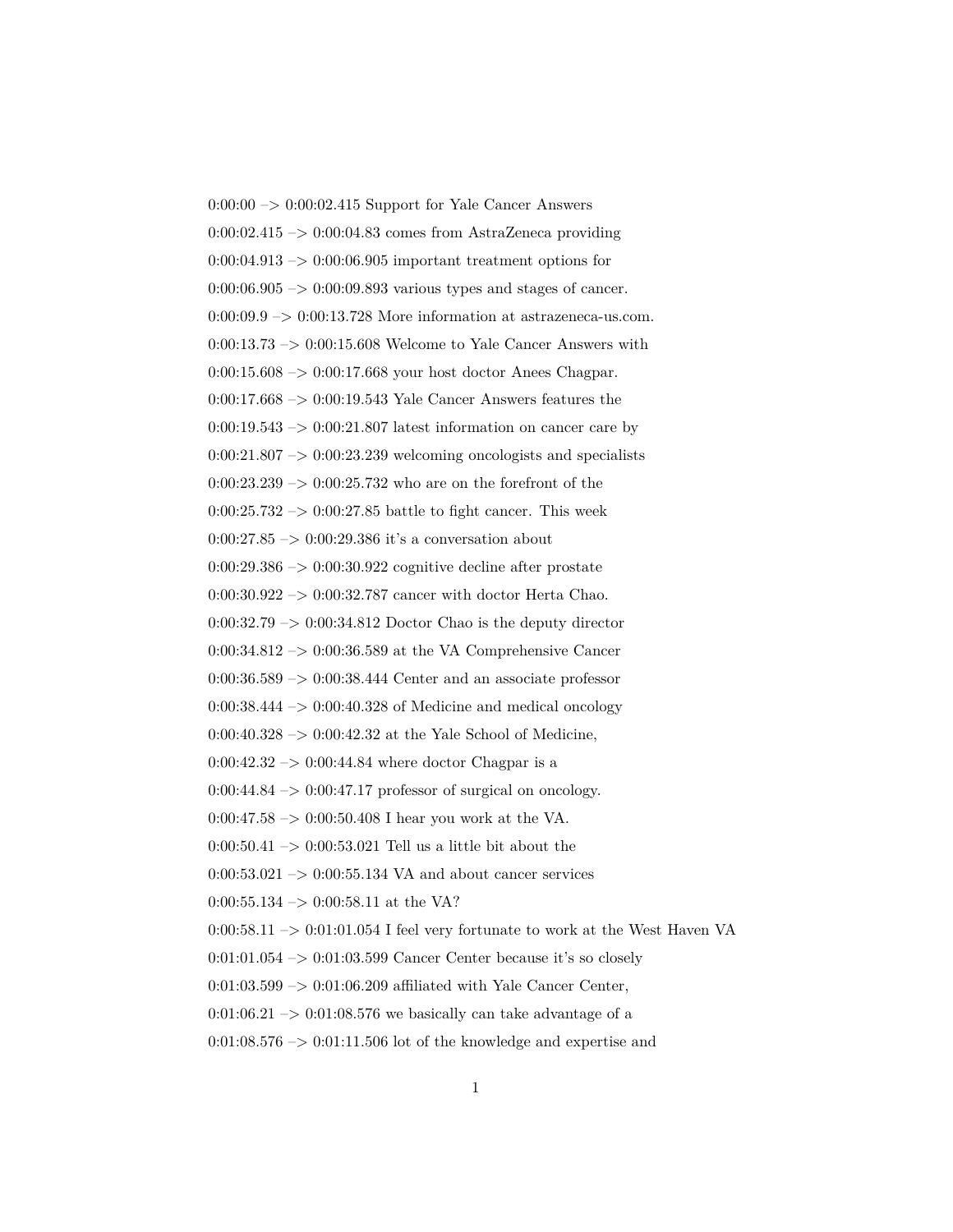$0:01:11.506 \rightarrow 0:01:14.266$  resources that are available at your 0:01:14.346 –> 0:01:17.307 Cancer Center as well.  $0:01:17.307 \rightarrow 0:01:20.061$  A particularly important thing for the  $0:01:20.061 \rightarrow 0:01:23.438 \text{ VA}$  is that we're a tertiary center,  $0:01:23.438 \rightarrow 0:01:26.072$  and many resources are available  $0:01:26.072 \rightarrow 0:01:28.624$  that are not necessarily 0:01:28.624  $\mathord{\sim}$  0:01:31.81 available in the private sector.  $0:01:31.81 \rightarrow 0:01:32.782$  For instance,  $0:01:32.782 \rightarrow 0:01:34.726$  if veterans need transportation,  $0:01:34.73 \rightarrow 0:01:38.139$  we can actually ask our social worker  $0:01:38.139 \rightarrow 0:01:42.15$  to help. If a veteran needs additional  $0:01:42.15 \rightarrow 0:01:43.479$  support and therapy,  $0:01:43.479 \rightarrow 0:01:46.137$  we can actually ask the physical  $0:01:46.137 \rightarrow 0:01:49.05$  therapist to meet them in the Cancer Center,  $0:01:49.05 \rightarrow 0:01:50.674$  so it's 0:01:50.674 –> 0:01:52.298 very tailored to veterans.  $0:01:52.71 \rightarrow 0:01:55.14$  Tell us a little bit about,  $0:01:55.14 \rightarrow 0:01:57.975$  you know when we think about cancer  $0:01:57.98 \rightarrow 0:02:00.346$  we kind of think of it ubiquitously  $0:02:00.346 \rightarrow 0:02:03.167$  but tell us about the prevalence of  $0:02:03.167 \rightarrow 0:02:05.759$  cancer in the veteran population and  $0:02:05.836 \rightarrow 0:02:08.428$  whether the the incidence of cancers  $0:02:08.428 \rightarrow 0:02:10.926$  and particular kinds of cancers are  $0:02:10.926 \rightarrow 0:02:13.224$  different in the veteran population as  $0:02:13.224 \rightarrow 0:02:16$  opposed to the general population?  $0:02:16 \rightarrow 0:02:18.94$  That's a very very important point.  $0:02:21.39 \rightarrow 0:02:24.33$  I think we continue to  $0:02:24.33 \rightarrow 0:02:26.29$  learn. For many decades  $0:02:26.29 \rightarrow 0:02:29.404$  it was actually debated whether certain  $0:02:29.404 \rightarrow 0:02:32.66$  cancers are really related to an herbaside, 0:02:32.66 –> 0:02:34.07 like Agent Orange.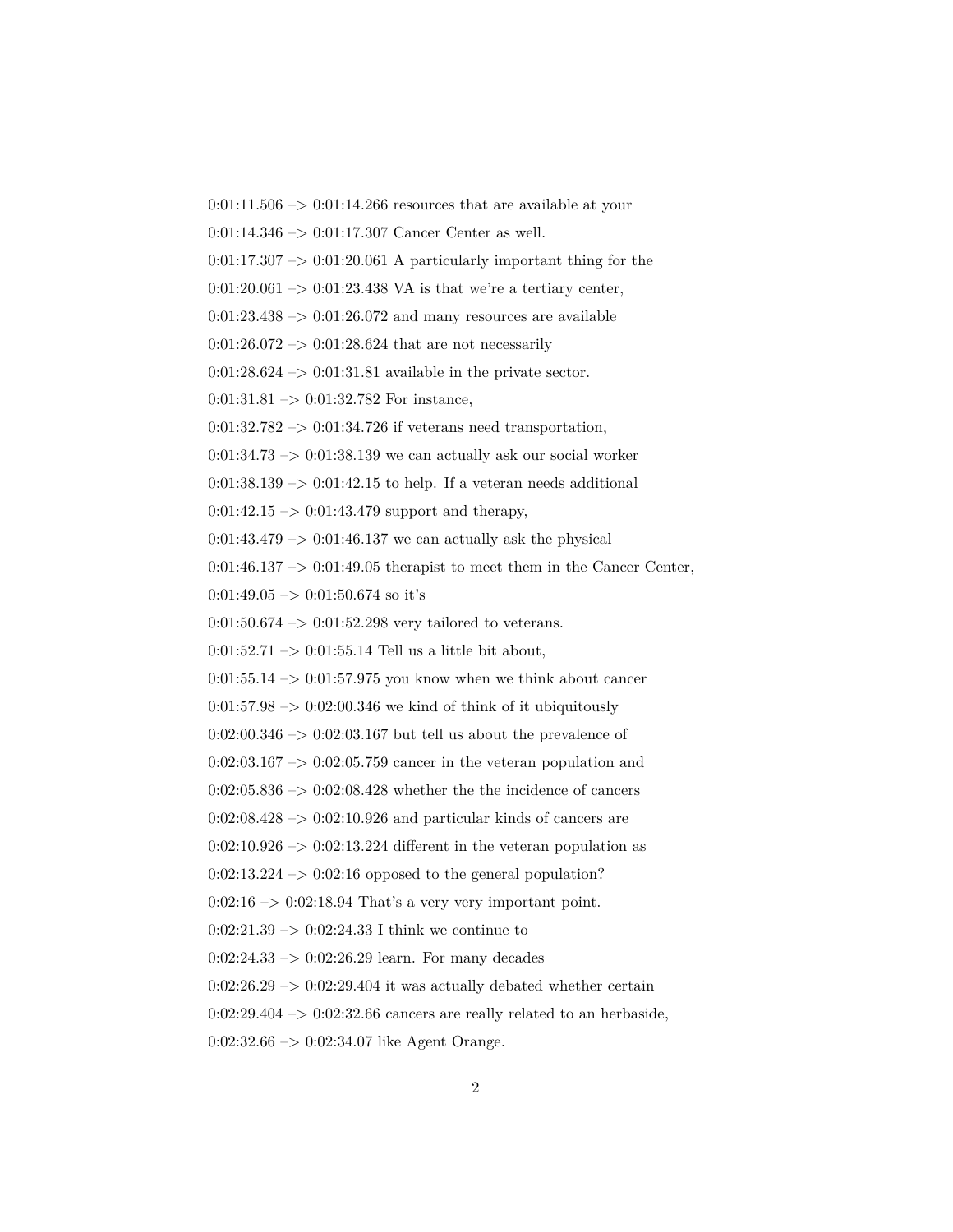0:02:34.07  $->$  0:02:37.36 We know it was widely used

 $0:02:37.457 \rightarrow 0:02:41.097$  during the Vietnam War and many veterans

 $0:02:41.1 \rightarrow 0:02:44.094$  develop cancers

 $0:02:44.094 \rightarrow 0:02:46.09$  that are unusually aggressive,

 $0:02:46.09 \rightarrow 0:02:48.59$  unusually early in their lifetime,

 $0:02:48.59 \rightarrow 0:02:52.526$  and it took many decades before it was

 $0:02:52.526 \rightarrow 0:02:56.067$  recognized that Agent Orange is a carcinogen.

 $0:02:56.07 \rightarrow 0:02:58.062$  For instance,

0:02:58.062 –> 0:03:00.552 I think soft tissue sarcoma,

 $0.03:00.56 \rightarrow 0.03:03.56$  which is a connective tissue cancer,

 $0:03:03.56 \rightarrow 0:03:06.05$  occurs early in our lifetime.

 $0:03:06.05 \rightarrow 0:03:09.452$  It was recognized earlier that this is

 $0:03:09.452 \rightarrow 0:03:12.05$  probably related to Agent Orange.

 $0:03:12.05 \rightarrow 0:03:14.816$  Exposure has increased the risks of

 $0:03:14.816 \rightarrow 0:03:17.799$  these veterans to develop these cancers.

 $0:03:17.8 \rightarrow 0:03:19.712$  Prostate cancer, for instance,

 $0:03:19.712 \rightarrow 0:03:22.102$  is so common among men and is

 $0:03:22.11 \rightarrow 0:03:25.456$  the most frequent cancer among veterans.

 $0:03:25.46 \rightarrow 0:03:29.798$  But for the many decades it was actually not

0:03:29.798 –> 0:03:32.646 acknowledged to be Agent Orange related.

0:03:32.65 –> 0:03:36.122 Not until 2008 there was a very

 $0:03:36.122 \rightarrow 0:03:38.985$  important study done by Doctor Karen

0:03:38.985 –> 0:03:41.847 Shami at UCLA that actually proved

0:03:41.939 –> 0:03:44.629 that the

 $0:03:44.63 \rightarrow 0:03:47.726$  rate of prostate cancer and

 $0:03:47.726 \rightarrow 0:03:50.589$  aggressiveness of prostate cancer was much,

 $0:03:50.59 \rightarrow 0:03:53.901$  much higher in the veterans that were

 $0:03:53.901 \rightarrow 0:03:56.888$  exposed to Agent Orange compared to

 $0.03:56.888 \rightarrow 0.04:00.325$  veterans during the same era but not

0:04:00.415  $\rightarrow$  0:04:03.903 exposed to Agent Orange, so we know

 $0:04:03.903 \rightarrow 0:04:06.669$  more and more that veterans may be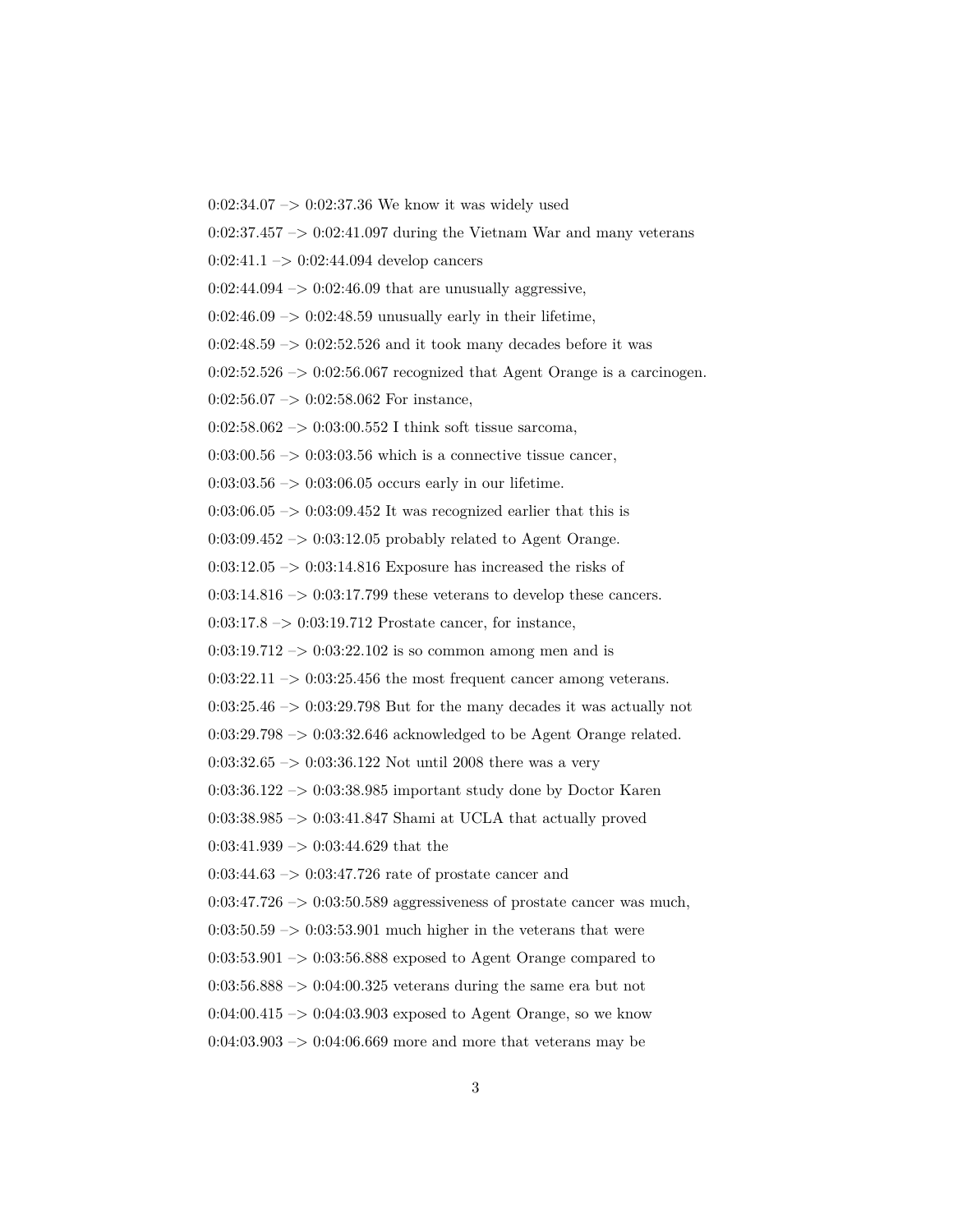0:04:06.669 –> 0:04:09.316 at risk due to service related

 $0:04:09.316 \rightarrow 0:04:12.454$  exposures to certain type of cancer,

 $0:04:12.46 \rightarrow 0:04:13.954$  including lung cancer,

0:04:13.954 –> 0:04:15.478 prostate cancer, leukemia

 $0:04:15.478 \rightarrow 0:04:17.062$  and lymphomas.

 $0:04:17.59 \rightarrow 0:04:20.712$  These days for men and women

 $0:04:20.712 \rightarrow 0:04:24.386$  who are in combat al ot of times

 $0:04:24.386 \rightarrow 0:04:27.104$  we don't think about

 $0:04:27.104 \rightarrow 0:04:29.524$  people using a particular agent

0:04:29.524  $\rightarrow$  0:04:32.15 like Agent Orange in combat,

0:04:32.15  $\rightarrow$  0:04:35.657 but more it's artillery,

 $0:04:35.66 \rightarrow 0:04:38.17$  there's more

0:04:38.17 –> 0:04:40.68 roadside bombs and so on.

 $0.04:40.68 \rightarrow 0.04:43.62$  Are those also associated

 $0:04:43.62 \rightarrow 0:04:46.699$  with a higher risk of cancers?

 $0:04:46.71 \rightarrow 0:04:52.87$  I think we will find out very soon.

 $0.04:52.87 \rightarrow 0.04:56.062$  Unfortunately my colleagues

 $0.04:56.062 \rightarrow 0.05:00.052$  and myself have been

 $0:05:00.06 \rightarrow 0:05:03.185$  unpleasantly surprised about how many

 $0:05:03.185 \rightarrow 0:05:07.696$  aggressive cases of cancer we see in very

 $0:05:07.696 \rightarrow 0:05:11.17$  young veterans like in the 40s and 50s,

 $0:05:11.17 \rightarrow 0:05:13.81$  and a whole variety of

 $0:05:13.81 \rightarrow 0:05:15.922$  different type of cancer,

 $0:05:15.93 \rightarrow 0:05:20.378$  not just one specific cancer and the

 $0.05:20.378 \rightarrow 0.05:24.015$  common thread of the story is really

 $0:05:24.015 \rightarrow 0:05:27.57$  they were exposed to the burn pits,

 $0:05:27.57 \rightarrow 0:05:30.738$  where apparently many things were burned,

 $0:05:30.74 \rightarrow 0:05:31.79$  including

 $0:05:31.79 \rightarrow 0:05:39.14$  what I was told was equipment that

 $0:05:39.14 \rightarrow 0:05:41.678$  they wanted to be destroyed,

 $0:05:41.68 \rightarrow 0:05:43.8$  and so there were many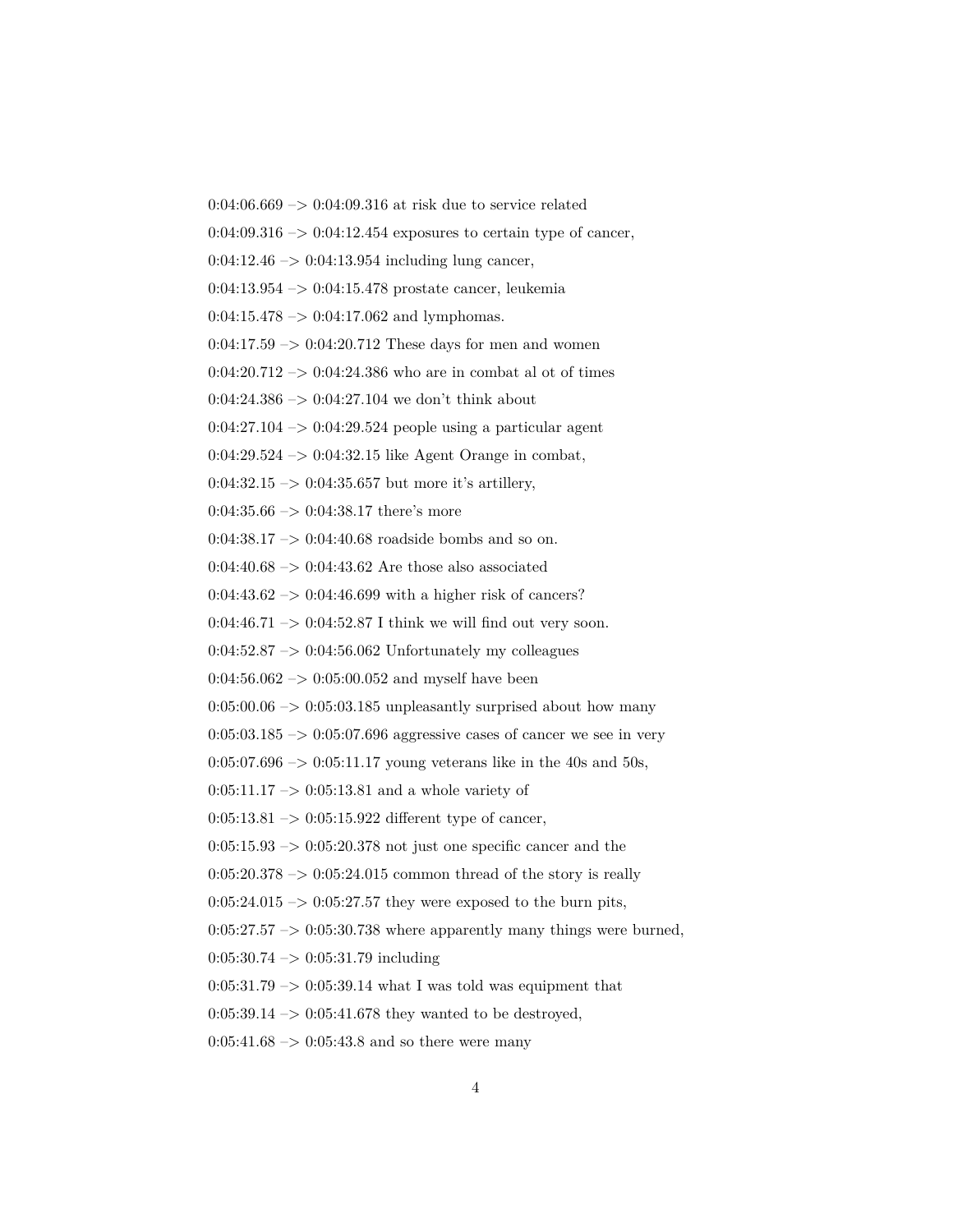$0:05:43.8 \to 0:05:45.92$  toxic exposures and I fear,  $0:05:45.92 \rightarrow 0:05:48.496$  and I believe it will be true  $0:05:48.496 \rightarrow 0:05:51.595$  that we will see many other risk  $0:05:51.595 \rightarrow 0:05:53.98$  factors for different types of  $0:05:53.98 \rightarrow 0:05:56.2$  malignancies.  $0:05:56.2 \rightarrow 0:05:59.257$  I mean I don't know whether we still  $0:05:59.257 \rightarrow 0:06:01.91$  see veterans who were exposed to Hiroshima  $0:06:01.91 \rightarrow 0:06:04.156$  and Nagasaki, but radiation  $0:06:04.156 \rightarrow 0:06:07.117$  also can expose you to a variety  $0.06:07.12 \rightarrow 0.06:08.84$  of malignancies too, right?  $0:06:08.84 \rightarrow 0:06:10.13$  Absolutely, in fact 0:06:10.13  $\rightarrow$  0:06:13.818 I can talk about this because 0:06:13.818 –> 0:06:17.199 one of my veterans really wanted  $0:06:17.199 \rightarrow 0:06:21.365$  to raise more awareness and he and  $0:06:21.365 \rightarrow 0:06:24.575$  his wife really wanted want to  $0:06:24.575 \rightarrow 0:06:28.32$  publicly speak more about it.  $0:06:28.32 \rightarrow 0:06:31.53$  He was actually exposed,  $0:06:34.21 \rightarrow 0:06:36.88$  in regular service to radiation in  $0.06:36.88 \rightarrow 0.06:39.016$  the nuclear powered submarines,  $0:06:39.02 \rightarrow 0:06:39.844$  and unfortunately,  $0:06:39.844 \rightarrow 0:06:41.904$  he was in very close proximity  $0:06:41.904 \rightarrow 0:06:44.772$  to it and unfortunately now deals  $0:06:44.772 \rightarrow 0:06:46.848$  with a very aggressive cancer.  $0:06:46.85 \rightarrow 0:06:48.634$  They were fortunately able  $0.06:48.634 \rightarrow 0.06:50.418$  to control it with chemotherapy,  $0.06:50.42 \rightarrow 0.06:53.549$  but it does look like he will  $0:06:53.549 \rightarrow 0:06:54.89$  be on chemotherapy  $0:06:54.89 \rightarrow 0:06:57.566$  probably for rest of his life.  $0:06:57.57 \rightarrow 0:06:59.362$  What about other agents?  $0:06:59.362 \rightarrow 0:06:59.81$  Do we have any idea 0:06:59.81  $\rightarrow$  0:07:03.051 about the carcinogenic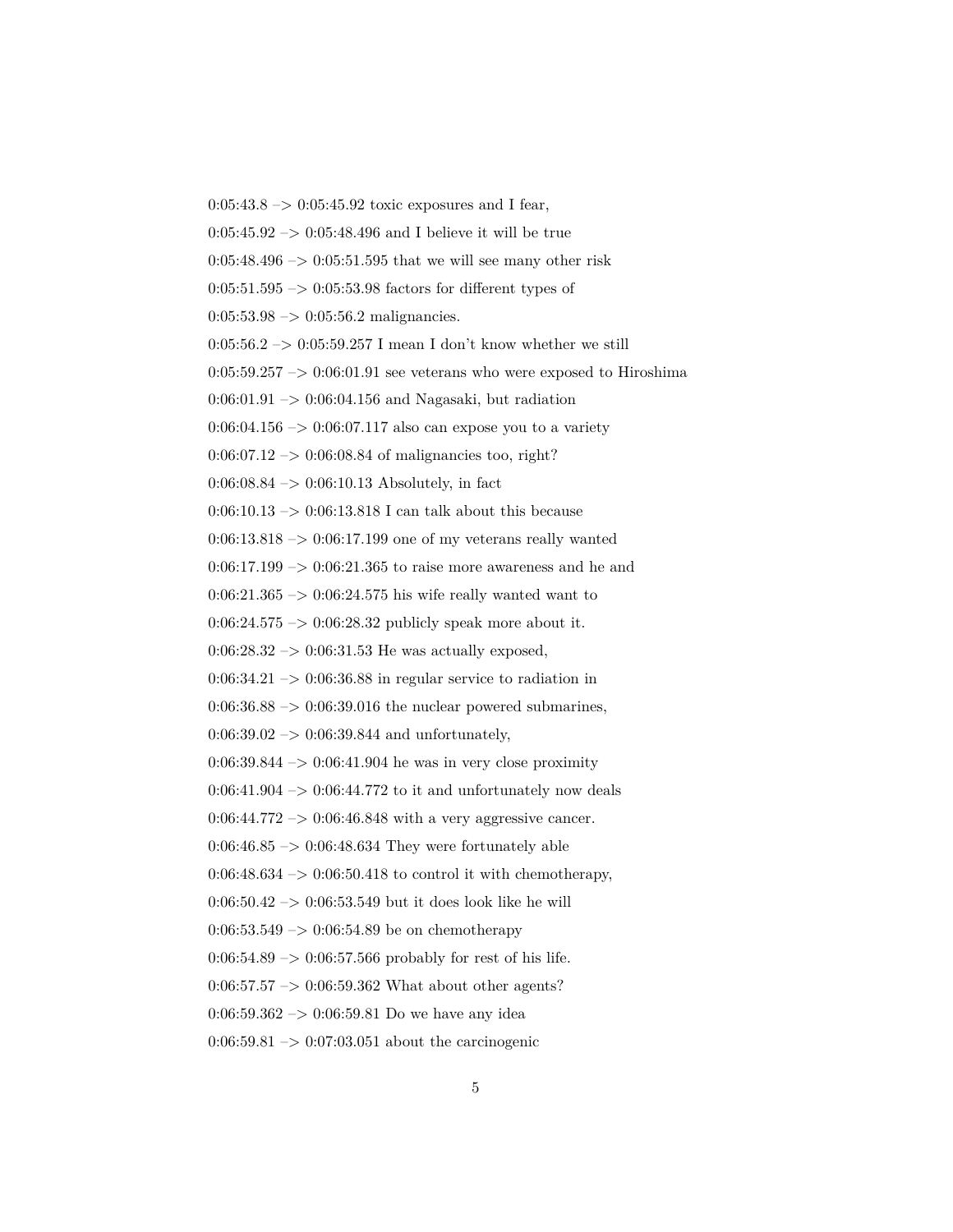$0:07:03.051 \rightarrow 0:07:05.619$  potential of things like tear gas,  $0:07:05.62 \rightarrow 0:07:08.296$  which is commonly used both  $0:07:08.3 \rightarrow 0:07:11.478$  I guess in combat and in  $0:07:11.478 \rightarrow 0:07:13.25$  civilian crowd control?  $0:07:13.25 \rightarrow 0:07:15.632$  I'm not  $0:07:15.632 \rightarrow 0:07:17.98$  an expert in this regard,  $0:07:17.98 \rightarrow 0:07:20.876$  so I have to apologize that I can't 0:07:20.876 –> 0:07:23.139 answer this question correctly. 0:07:23.14  $\rightarrow$  0:07:26.515 But I do think that we have  $0:07:26.515 \rightarrow 0:07:30.444$  to be aware about all the herbicides  $0:07:30.45 \rightarrow 0:07:32.565$  we are using still commercially and 0:07:32.565  $\rightarrow$  0:07:35.547 also in the private sector that I 0:07:35.547 –> 0:07:37.522 believe is under recognized  $0:07:39.91 \rightarrow 0:07:42.675$  so certainly there are  $0:07:42.675 \rightarrow 0:07:45.5$  a whole host of exposures that  $0:07:45.5 \rightarrow 0:07:47.96$  are unique to veterans and our  $0:07:47.96 \rightarrow 0:07:50.428$  military families and we have to  $0:07:50.428 \rightarrow 0:07:52.672$  remember that. And  $0:07:52.672 \rightarrow 0:07:55.433$  cancer is not uncommon  $0:07:55.433 \rightarrow 0:07:57.373$  even in the general public.  $0:07:57.38 \rightarrow 0:08:00.152$  And so when you are seeing patients 0:08:00.152 –> 0:08:02.465 at the VA, you're seeing people  $0:08:02.465 \rightarrow 0:08:04.715$  who may be at increased risk  $0:08:04.715 \rightarrow 0:08:06.877$  because of their military service.  $0.08:06.88 \rightarrow 0.08:09.31$  But you're also seeing people who  $0:08:09.31 \rightarrow 0:08:11.363$  are just diagnosed with cancers  $0:08:11.363 \rightarrow 0:08:13.848$  that they would get as part of  $0:08:13.848 \rightarrow 0:08:15.988$  the general population as well.  $0:08:17.076 \rightarrow 0:08:20.124$  We serve all veterans,  $0:08:20.13 \rightarrow 0:08:23.7$  whether they've been in combat or not  $0:08:23.7 \rightarrow 0:08:26.862$  and if they fulfill the criteria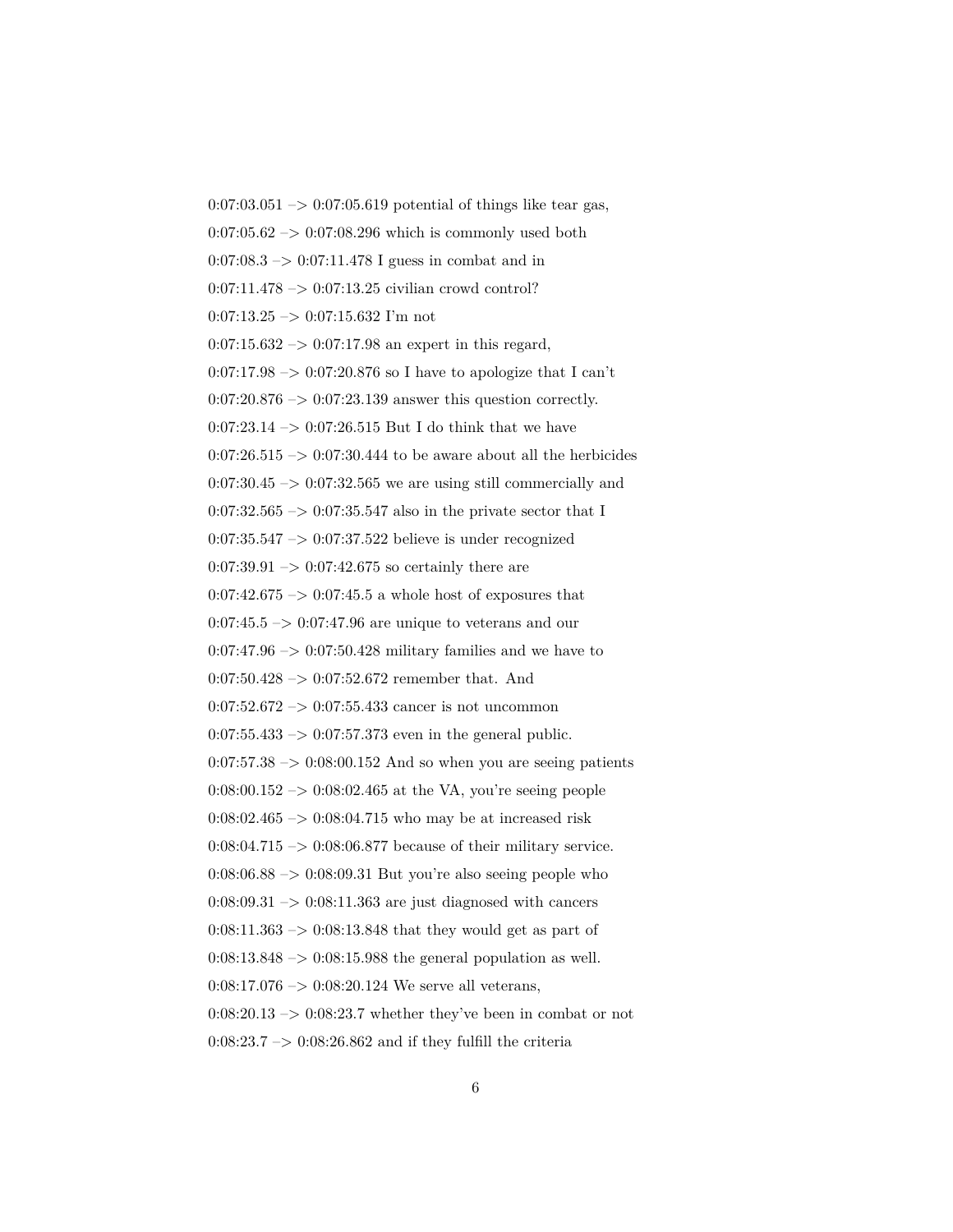$0:08:26.862 \rightarrow 0:08:29.8$  to receive care at the VA,  $0.08:29.8 \rightarrow 0.08:32.77$  we will absolutely see all veterans  $0:08:32.77 \rightarrow 0:08:35.909$  that are eligible for VA health care.  $0.08:37.293 \rightarrow 0.08:40.059$  We will also see the cancers  $0:08:40.059 \rightarrow 0:08:43.272$  that are not related to service  $0:08:43.272 \rightarrow 0:08:46.61$  connection and we will treat  $0:08:46.61 \rightarrow 0:08:50.418$  these veterans, as much as we can do,  $0.08:50.42 \rightarrow 0.08:54.695$  and one of the benefits for me to 0:08:54.7 –> 0:08:57.556 be an oncologist at the VA,  $0.08:57.56 \rightarrow 0.09:00.368$  is that we have many other people  $0.09:00.368 \rightarrow 0.09:02.79$  helping me with their care.  $0:09:02.79 \rightarrow 0:09:06.5$  One of the things that I do not miss is  $0:09:06.6 \rightarrow 0:09:10.41$  the billing issues and medication issues.  $0:09:10.41 \rightarrow 0:09:12.79$  I mean, as you know,  $0:09:12.79 \rightarrow 0:09:15.676$  there so many  $0.09:15.676 \rightarrow 0.09:17.119$  very very expensive  $0:09:17.12 \rightarrow 0:09:18.824$  cancer medications, in fact,  $0:09:18.824 \rightarrow 0:09:21.825$  we see a stream of  $0.09:21.825 \rightarrow 0.09:24.009$  new patients into the VA because  $0:09:24.009 \rightarrow 0:09:26.505$  of the very very expensive drug  $0:09:26.505 \rightarrow 0:09:29.151$  prices and any veteran that finds  $0:09:29.151 \rightarrow 0:09:32.13$  out that they can probably get  $0:09:32.13 \rightarrow 0:09:34.66$  these medications for \$9 copay 0:09:34.756  $\rightarrow$  0:09:37.38 at the VA a month will come to  $0:09:37.38 \rightarrow 0:09:39.998$  the VA.  $0:09:40 \rightarrow 0:09:43.294$  For those who may or may not know, if you are  $0:09:43.294 \rightarrow 0:09:46.244$  a veteran, you can get coverage 0:09:46.244 –> 0:09:48.74 through the VA for your family,  $0:09:48.74 \rightarrow 0:09:51.38$  your spouse, and your children?  $0.09:51.38 \rightarrow 0.09:55.209$  That's a very interesting question. 0:09:55.21  $\rightarrow$  0:09:58.843 I ask the social worker all the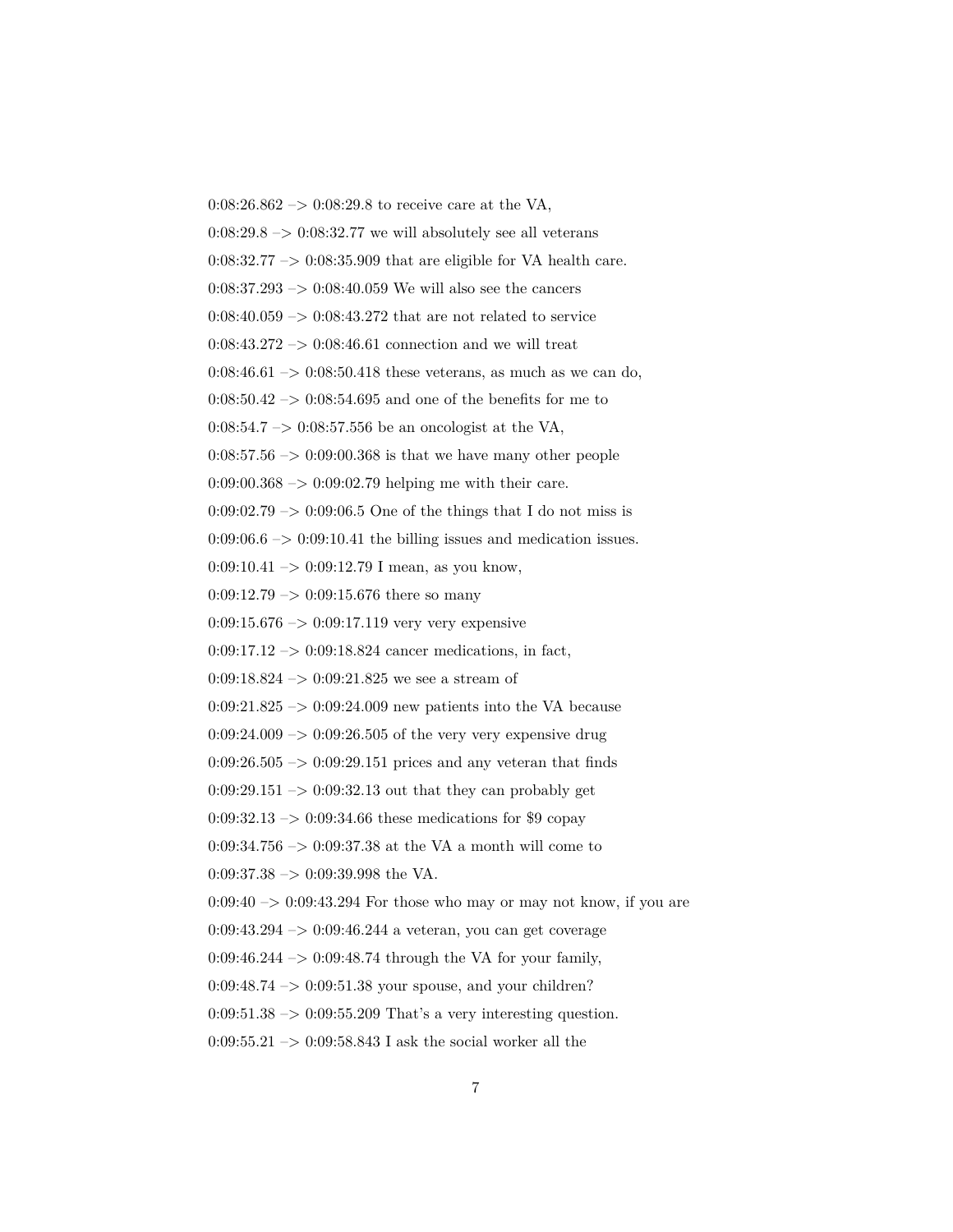$0.09:58.843 \rightarrow 0.10:02.826$  time and it turns out that spouses  $0:10:02.826 \rightarrow 0:10:05.591$  of 100% service connected veterans  $0:10:05.591 \rightarrow 0:10:10.019$  are eligible to get care at the VA  $0:10:10.019 \rightarrow 0:10:12.849$  until the immediate Medicare age. 0:10:12.85  $\rightarrow$  0:10:15.06 I believe that the children  $0:10:15.06 \rightarrow 0:10:16.386$  are not necessarily,  $0:10:16.39 \rightarrow 0:10:19.274$  but I think there might 0:10:19.274 –> 0:10:22.026 be mechanisms to take care of  $0:10:22.026 \rightarrow 0:10:23.93$  the children of veterans,  $0:10:23.93 \rightarrow 0:10:27.026$  but the spouses of  $100\%$  service connected  $0:10:27.026 \rightarrow 0:10:30.57$  veteran are eligible for care here at the VA. 0:10:30.57 –> 0:10:33.228 What does 100% service connection mean?  $0:10:33.23 \rightarrow 0:10:36.038$  It means that these veterans have  $0:10:36.038 \rightarrow 0:10:38.808$  a condition that disables them and  $0:10:38.808 \rightarrow 0:10:41.65$  it originated during the time of  $0:10:41.65 \rightarrow 0:10:42.994$  the military service.  $0:10:42.994 \rightarrow 0:10:45.225$  And you see  $0:10:45.225 \rightarrow 0:10:47.895$  patients with all kinds of cancers,  $0:10:47.9 \rightarrow 0:10:51.008$  and you treat them at the VA.  $0:10:51.01\ensuremath{\;\rightarrow\;}0:10:53.485$  Are there particular things that  $0:10:53.485 \rightarrow 0:10:56.441$  you're thinking about in terms of  $0.10:56.441 \rightarrow 0.10:58.799$  their treatment in terms of side  $0:10:58.799 \rightarrow 0:11:02.203$  effects and so on that may be of  $0:11:02.203 \rightarrow 0:11:03.915$  particular concern to veterans?  $0:11:04.54 \rightarrow 0:11:08.138$  I think there's several  $0:11:08.138 \rightarrow 0:11:11.647$  things that we do have to consider,  $0:11:11.65 \rightarrow 0:11:14.698$  and that is, for instance, service  $0:11:14.698 \rightarrow 0:11:17.238$  connected post traumatic stress disorder.  $0:11:17.24 \rightarrow 0:11:20.432$  We unfortunately take care of a fair  $0:11:20.432 \rightarrow 0:11:23.599$  number of veterans that suffer from  $0:11:23.599 \rightarrow 0:11:25.875$  post traumatic stress disorder,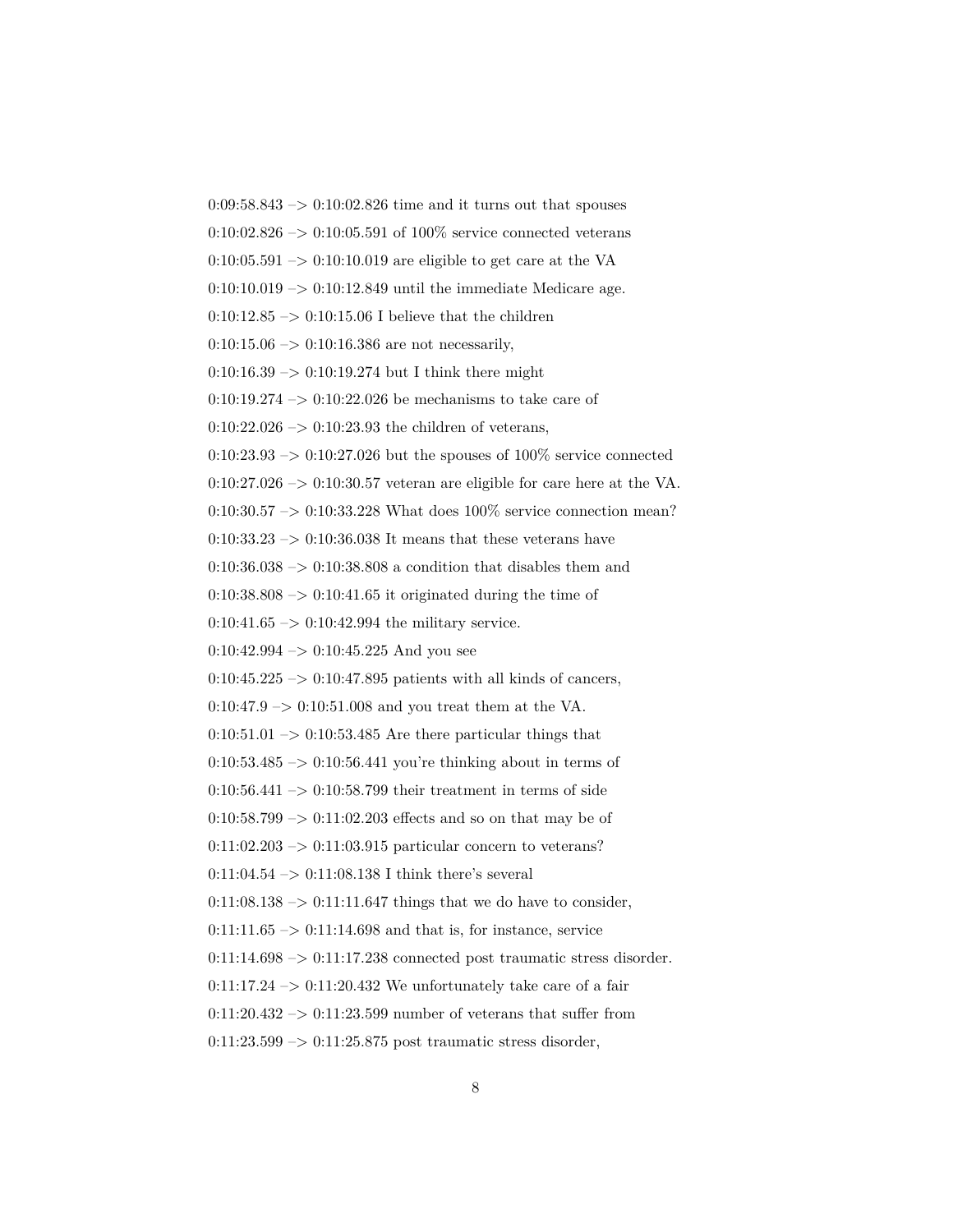$0:11:25.88 \rightarrow 0:11:29.144$  and one of the things that

 $0:11:29.144 \rightarrow 0:11:33.1$  we have to be aware of is

 $0:11:33.1 \rightarrow 0:11:37.108$  sometimes when the cancer treatment itself

 $0:11:37.11 \rightarrow 0:11:37.85$  causes stress,

 $0:11:37.85 \rightarrow 0:11:40.81$  some of the PTSD

 $0:11:40.889 \rightarrow 0:11:43.209$  symptoms can

 $0:11:43.209 \rightarrow 0:11:46.924$  flare up and that is the reason why

 $0:11:46.924 \rightarrow 0:11:49.546$  we really right from the beginning

0:11:49.55  $\rightarrow$  0:11:52.13 even before we start treatment,

 $0:11:52.13 \rightarrow 0:11:54.5$  we actually frequently have palliative

 $0:11:54.5 \rightarrow 0:11:57.269$  care and the health psychology team,

 $0:11:57.27 \rightarrow 0:11:59.85$  in addition to psychiatry, if necessary,

 $0:11:59.85 \rightarrow 0:12:01.995$  be involved in the

 $0:12:01.995 \rightarrow 0:12:04.14$  management of the patient.

 $0:12:04.14 \rightarrow 0:12:05.888$  For instance, when

 $0:12:05.888 \rightarrow 0:12:07.199$  our veterans

 $0:12:07.2 \rightarrow 0:12:10.11$  have to undergo complicated cancer surgery

 $0:12:10.11 \rightarrow 0:12:12.66$  there is actually a service for

 $0:12:12.66 \rightarrow 0:12:15.461$  elderly veterans called

 $0:12:15.461 \rightarrow 0:12:17.513$  Champions where the geriatrician

 $0:12:17.513 \rightarrow 0:12:20.3$  and the psychologists are involved

 $0:12:20.3 \rightarrow 0:12:23.054$  before even the surgery and really

 $0:12:23.054 \rightarrow 0:12:26.21$  prepare the patients for the surgery

 $0:12:26.21 \rightarrow 0:12:28.688$  and follows them all along through

 $0.12:28.688 \rightarrow 0.12:31.939$  the hospitalization and after discharge.

0:12:31.94 –> 0:12:34.435 Yeah, because I can imagine

 $0:12:34.435 \rightarrow 0:12:37.28$  that for any patient cancer is

 $0:12:37.28 \rightarrow 0:12:40.058$  a big diagnosis, it's a scary diagnosis,

 $0:12:40.06 \rightarrow 0:12:42.646$  but for veterans it may be even

 $0:12:42.646 \rightarrow 0:12:46.901$  more so that it kind of adds to the

 $0:12:46.901 \rightarrow 0:12:49.336$  stress that they've already gone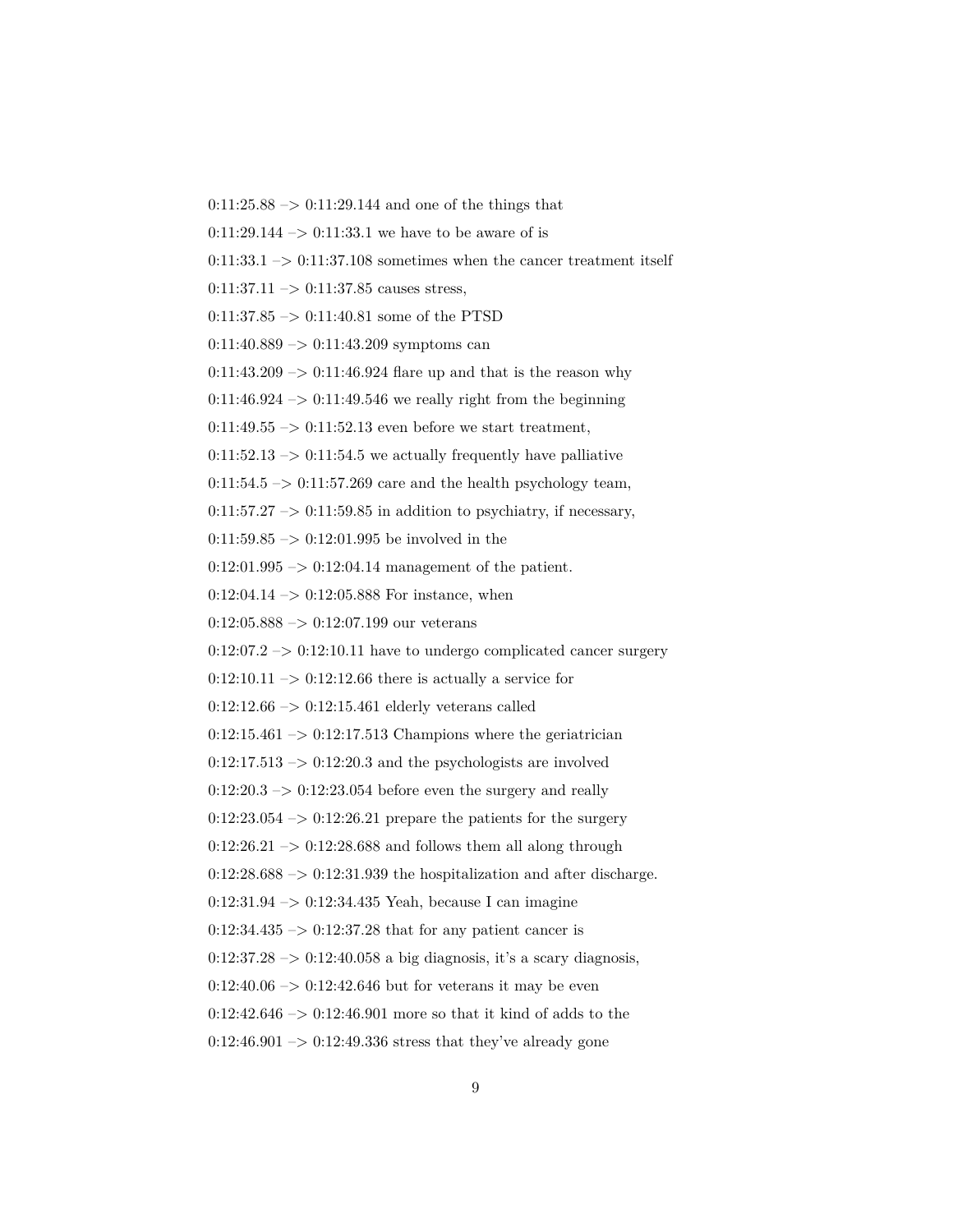$0:12:49.34 \rightarrow 0:12:50.23$  through.

 $0:12:50.23 \rightarrow 0:12:53.79$  And that is one of the things where  $0:12:53.872 \rightarrow 0:12:56.297$  we are incredibly grateful for at  $0:12:56.3 \rightarrow 0:12:58.345$  the VA in Connecticut, we actually  $0:12:58.345 \rightarrow 0:13:00.924$  over the years we have developed  $0:13:00.924 \rightarrow 0:13:03.224$  a cancer care coordination  $0:13:03.224\ensuremath{\:\rightarrow\:}0:13:05.741$  system where the cancer  $0:13:05.741 \rightarrow 0:13:07.547$  care coordinator actually  $0:13:07.55 \rightarrow 0:13:09.735$  tracks patients that may  $0:13:09.735 \rightarrow 0:13:11.483$  develop cancer,  $0:13:11.49 \rightarrow 0:13:14.206$  but it's still in the work up  $0:13:14.206 \rightarrow 0:13:16.894$  and the primary care physician or  $0:13:16.894 \rightarrow 0:13:19.768$  any provider can council the cancer  $0:13:19.768 \rightarrow 0:13:22.478$  care coordination team to try to  $0:13:22.478 \rightarrow 0:13:25.068$  expedite the work up and navigate  $0:13:25.068 \rightarrow 0:13:27.258$  for the patients  $0:13:27.258 \rightarrow 0:13:29.01$  going through the treatment.  $0:13:29.01 \rightarrow 0:13:30.758$  Yeah, that's so important.  $0.13:30.76 \rightarrow 0.13:33.798$  We're going to talk a lot more 0:13:33.798 –> 0:13:36.053 about cancer treatment and the  $0:13:36.053 \rightarrow 0:13:38.218$  side effects in our veterans  $0:13:38.22 \rightarrow 0:13:39.528$  right after we take a short  $0:13:39.528 \rightarrow 0:13:40.78$  break for a medical minute. 0:13:41.34 –> 0:13:44.065 Support for Yale Cancer Answers 0:13:44.065 –> 0:13:46.79 comes from AstraZeneca, dedicated  $0:13:46.882 \rightarrow 0:13:50.238$  to providing innovative treatment  $0:13:50.238 \rightarrow 0:13:54.433$  options for people living with  $0:13:54.433 \rightarrow 0:13:55.272$  cancer. Learn more@astrazeneca-us.com.  $0:13:55.28 \rightarrow 0:13:57.38$  This is a medical minute  $0:13:57.38 \rightarrow 0:13:58.64$  about smoking cessation.  $0:13:58.64 \rightarrow 0:14:00.74$  There are many obstacles to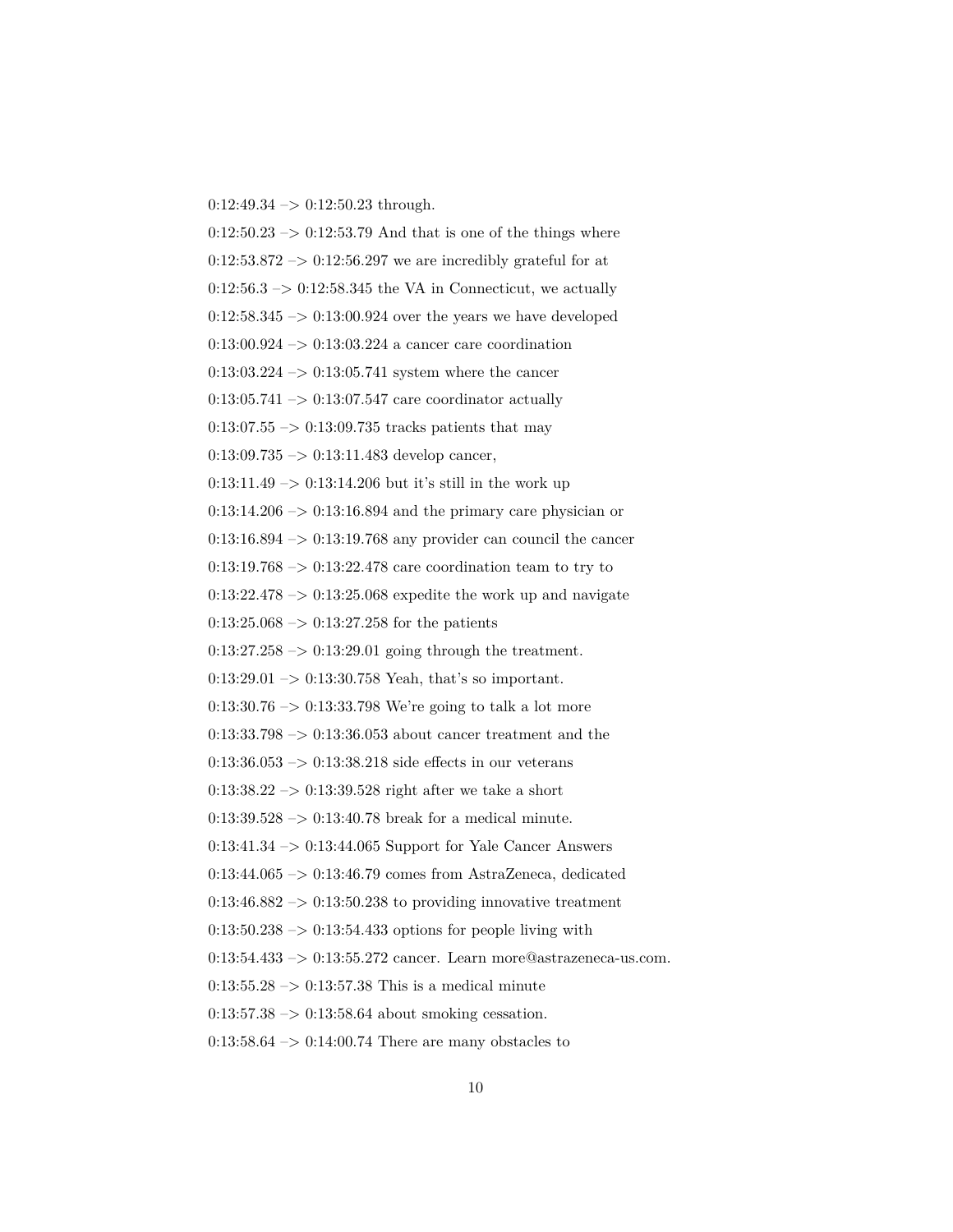$0:14:00.74 \rightarrow 0:14:02.42$  face when quitting smoking.  $0:14:02.42 \rightarrow 0:14:05.36$  As smoking involves the potent drug nicotine.  $0:14:05.36 \rightarrow 0:14:08.3$  But it's a very important lifestyle change,  $0:14:08.3 \rightarrow 0:14:09.56$  especially for patients  $0:14:09.56 \rightarrow 0:14:10.82$  undergoing cancer treatment.  $0:14:10.82 \rightarrow 0:14:13.082$  Quitting smoking has been shown to  $0:14:13.082 \rightarrow 0:14:15.131$  positively impact response to treatments,  $0:14:15.131 \rightarrow 0:14:17.516$  decrease the likelihood that patients  $0:14:17.516 \rightarrow 0:14:19.424$  will develop second malignancies  $0:14:19.491 \rightarrow 0:14:21.316$  and increase rates of survival.  $0.14:21.32 \rightarrow 0.14:22.956$  Tobacco treatment programs are  $0:14:22.956 \rightarrow 0:14:25.001$  currently being offered at federally  $0:14:25.001 \rightarrow 0:14:26.988$  designated comprehensive cancer centers  $0.14:26.99 \rightarrow 0.14:28.69$  and operate on the principles  $0.14:28.69 \rightarrow 0.14:31.048$  of the US Public Health Service  $0:14:31.048 \rightarrow 0:14:32.827$  clinical practice guidelines.  $0:14:32.83 \rightarrow 0:14:34.93$  All treatment components are evidence  $0:14:34.93 \rightarrow 0:14:37.48$  based and therefore all patients are  $0.14:37.48 \rightarrow 0.14:39.814$  treated with FDA approved first line  $0:14:39.814 \rightarrow 0:14:41.915$  medications for smoking cessation as  $0:14:41.915 \rightarrow 0:14:44.085$  well as smoking cessation counseling  $0:14:44.09 \rightarrow 0:14:46.586$  that stresses appropriate coping skills.  $0.14:46.59 \rightarrow 0.14:48.735$  More information is available at 0:14:48.735 –> 0:14:50.022 yalecancercenter.org. You're listening  $0:14:50.022 \rightarrow 0:14:51.589$  to Connecticut public radio.  $0:14:52.73 \rightarrow 0:14:55.118$  Welcome back to Yale Cancer Answers.  $0.14:55.12 \rightarrow 0.14:57.436$  This is doctor Anees Chagpar  $0:14:57.436 \rightarrow 0:14:59.872$  and I'm joined tonight by 0:14:59.872 –> 0:15:02.278 my guest doctor Herta Chao.  $0:15:02.28 \rightarrow 0:15:04.024$  We're talking about cancer,  $0:15:04.024 \rightarrow 0:15:05.768$  particularly in veterans and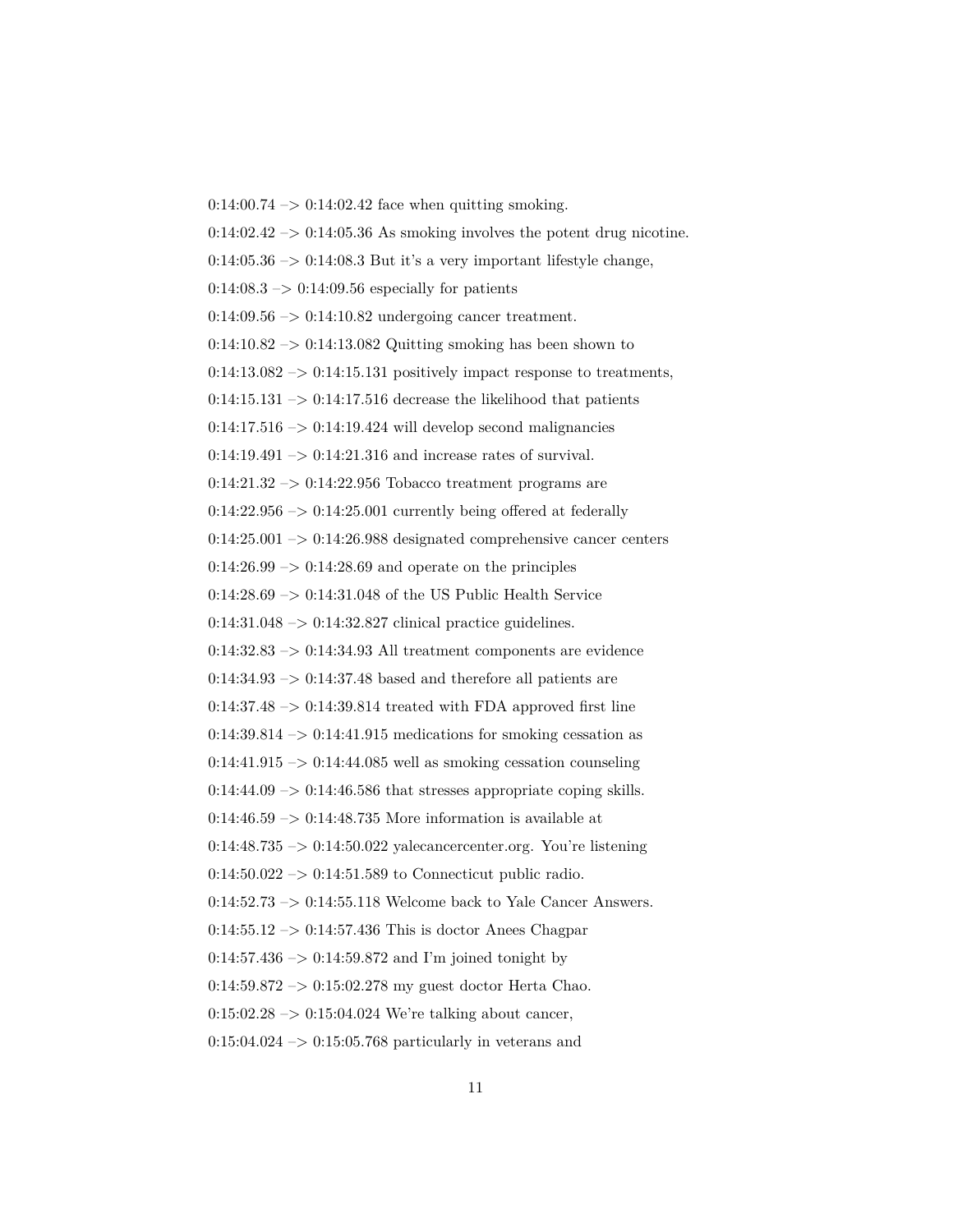$0:15:05.768 \rightarrow 0:15:07.847$  right before the break you  $0:15:07.85 \rightarrow 0:15:09.84$  were telling me about  $0:15:09.84 \rightarrow 0:15:11.83$  the really fabulous  $0:15:11.83 \rightarrow 0:15:13.82$  services that the VA offers  $0:15:13.82 \rightarrow 0:15:16.268$  veterans who are diagnosed with cancer.  $0:15:16.27 \rightarrow 0:15:18.202$  It is really a comprehensive approach  $0:15:18.202 \rightarrow 0:15:20.134$  a multidisciplinary approach with  $0:15:20.134 \rightarrow 0:15:22.621$  social work, with geriatricians, with  $0:15:22.621 \rightarrow 0:15:24.553$  psychologists and psychiatrists to  $0:15:24.553 \rightarrow 0:15:26.931$  really provide the best treatment  $0:15:26.931 \rightarrow 0:15:28.647$  to veterans facing cancer.  $0:15:28.65 \rightarrow 0:15:31.44$  Because many of these veterans may  $0:15:31.44\ensuremath{\rightarrow} 0:15:34.346$  face an increased risk of cancer  $0:15:34.346 \rightarrow 0:15:36.736$  due to military based exposure.  $0:15:36.74 \rightarrow 0:15:40.284$  The other thing that I think a lot  $0:15:40.284 \rightarrow 0:15:43.697$  of people may not know about the VA  $0:15:43.697 \rightarrow 0:15:47.23$  is that the VA actually supports  $0:15:47.23 \rightarrow 0:15:51.433$  a lot of research in the area of cancer.  $0:15:51.44 \rightarrow 0:15:55.643$  Can you talk a little bit about the DoD,  $0:15:55.65 \rightarrow 0:15:57.578$  the Department of Defense,  $0:15:57.578 \rightarrow 0:16:00.8$  and the support that it provides for  $0:16:00.8 \rightarrow 0:16:03.14$  research into cancer?  $0:16:03.14 \rightarrow 0:16:06.129$  Yes, they had several mechanisms at the  $0:16:06.129 \rightarrow 0:16:09.687$  VA to apply for funding for research  $0:16:09.69 \rightarrow 0:16:10.626$  in veterans,  $0:16:10.626 \rightarrow 0:16:12.498$  including veterans with cancer.  $0:16:12.5 \rightarrow 0:16:15.461$  One is the DoD Department of Defense  $0:16:15.461 \rightarrow 0:16:17.68$  has several grant mechanisms  $0:16:17.68 \rightarrow 0:16:19.888$  in many different cancers,  $0:16:19.888 \rightarrow 0:16:21.544$  including prostate cancer,  $0:16:21.55 \rightarrow 0:16:23.706$  lung cancer, breast cancer,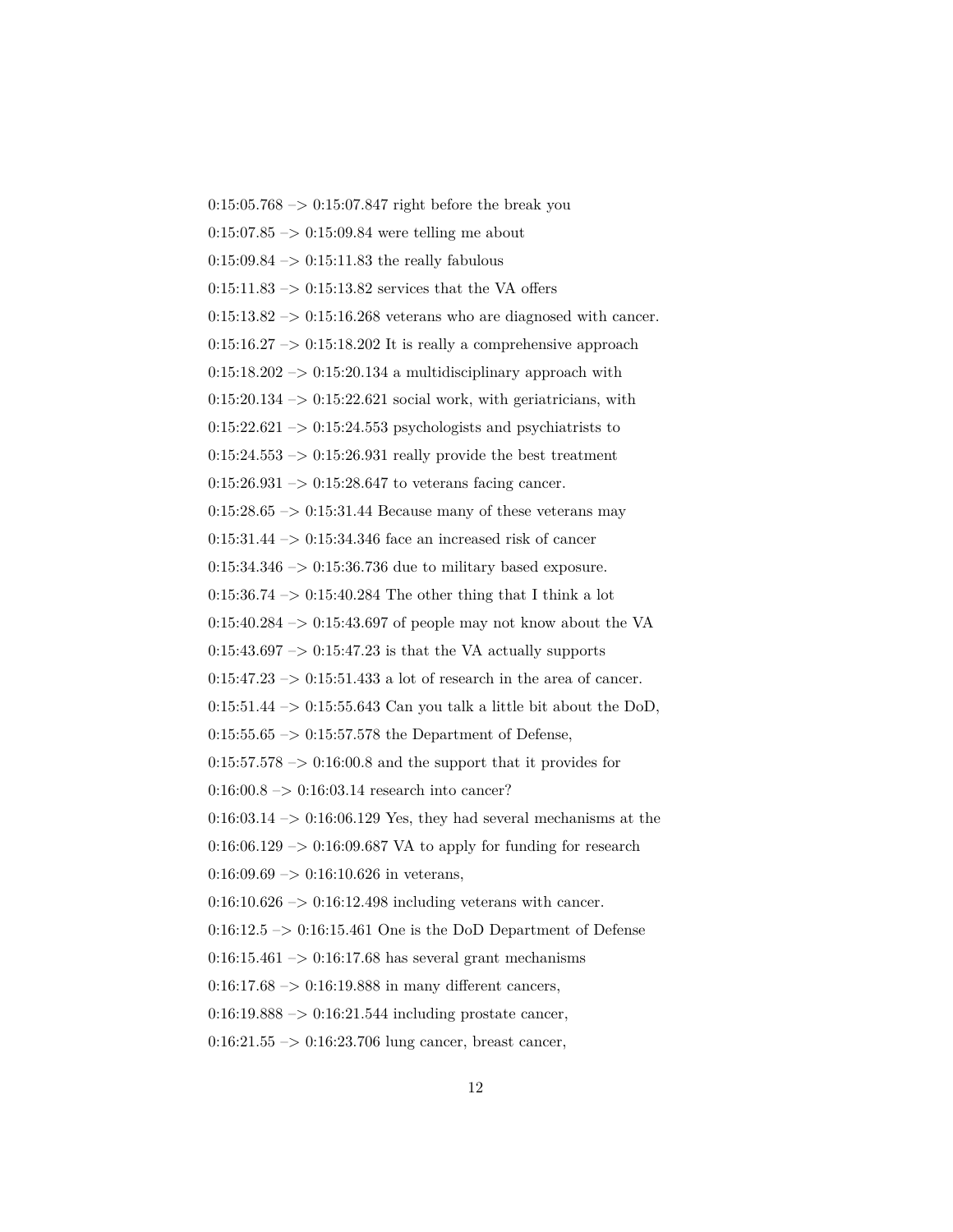$0:16:23.706 \rightarrow 0:16:25.323$  there's another mechanism  $0:16:25.323 \rightarrow 0:16:27.63$  that's called VA Merit  $0:16:27.63 \rightarrow 0:16:30.72$  which is internally  $0.16:30.72 \rightarrow 0.16:34.068$  within the VA you can apply  $0.16:34.068 \rightarrow 0.16:37.038$  for funding to conduct research,  $0.16:37.04 \rightarrow 0.16:39.248$  an obviously there are others  $0:16:39.248 \rightarrow 0:16:40.904$  like the National Institutes of Health  $0:16:43.19 \rightarrow 0:16:44.9$  sponsored grants that  $0:16:44.9 \rightarrow 0:16:47.215$  physicians and researchers at the 0:16:47.215 –> 0:16:50.827 VA can apply to so I certainly  $0:16:50.827 \rightarrow 0:16:53.837$  benefited from these grant mechanisms.  $0:16:53.84 \rightarrow 0:16:56.996$  One of my research interests,  $0:16:57 \rightarrow 0:16:59.22$  in addition to conducting clinical  $0.16:59.22 \rightarrow 0.17:02.822$  trials at the VA and making clinical  $0:17:02.822 \rightarrow 0:17:05.41$  trials accessible for veterans,  $0:17:05.41 \rightarrow 0:17:08.546$  is to look at the potential cognitive  $0:17:08.546 \rightarrow 0:17:11.851$  side effects and toxicity of prostate  $0:17:11.851 \rightarrow 0:17:14.966$  cancer treatment with hormonal therapy.  $0:17:14.97 \rightarrow 0:17:17.715$  And this actually was not  $0:17:17.715 \rightarrow 0:17:20.46$  something that I thought about,  $0:17:20.46 \rightarrow 0:17:24.292$  this was prompted by one of my patients  $0:17:24.292 \rightarrow 0:17:28.697$  who is a decorated Vietnam War veteran,  $0.17:28.7 \rightarrow 0.17:31.485$  and he developed aggressive prostate  $0:17:31.485 \rightarrow 0:17:34.73$  cancer at a fairly young age.  $0.17:34.73 \rightarrow 0.17:38.09$  He was just in his early 60s when  $0.17:38.09 \rightarrow 0.17:41.767$  he was diagnosed with metastatic 0:17:41.767 –> 0:17:45.177 gleason 8 prostate cancer and  $0:17:45.18 \rightarrow 0:17:47.478$  he was diagnosed in the private  $0:17:47.478 \rightarrow 0:17:50.168$  sector and then found out that it  $0.17:50.168 \rightarrow 0.17:52.334$  was eligible for the VA benefits.  $0:17:52.34 \rightarrow 0:17:55.343$  He came to the VA and participated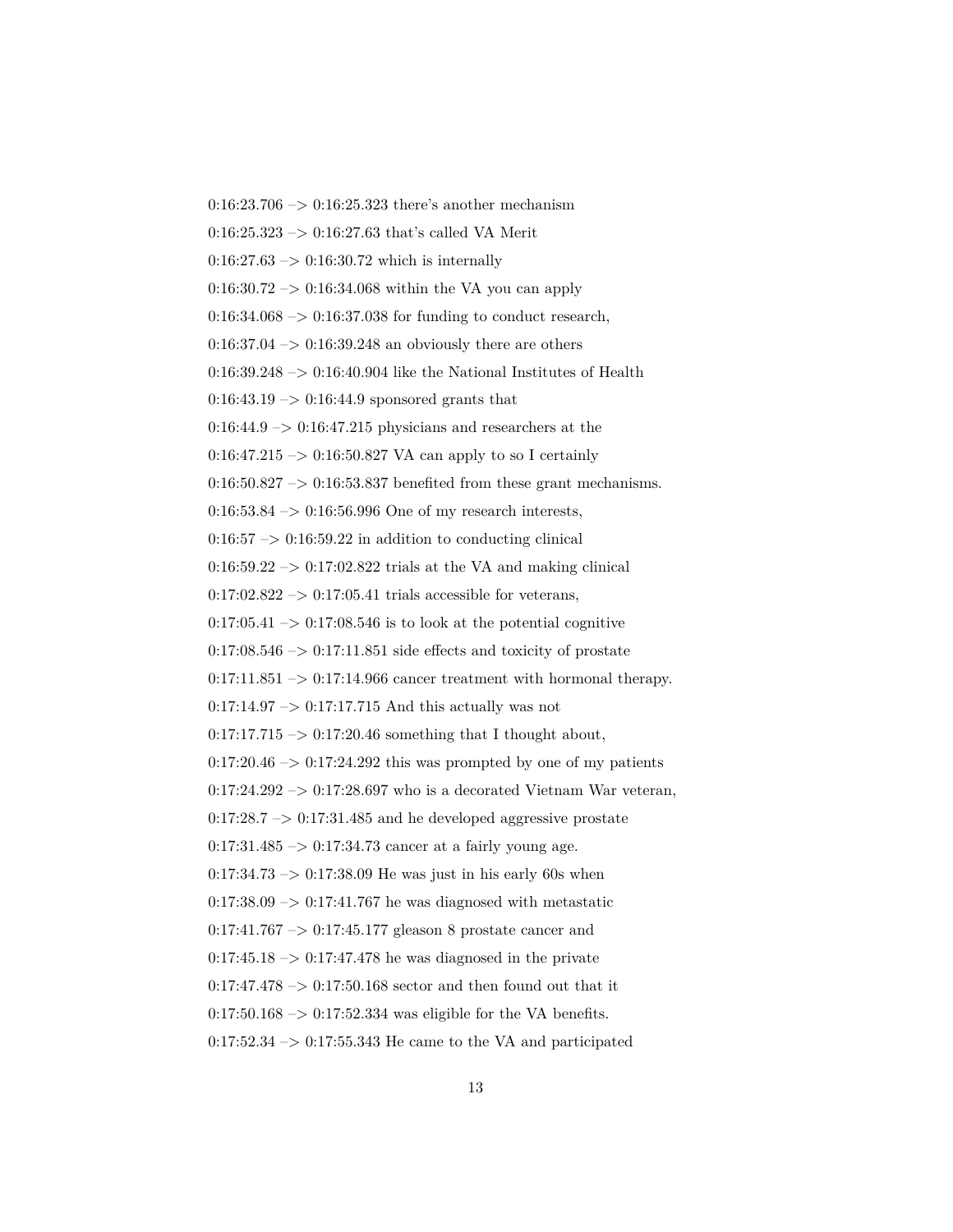- $0:17:55.343 \rightarrow 0:17:56.63$  in several studies.
- $0:17:56.63 \rightarrow 0:17:57.085$  Finally,
- $0.17:57.085 \rightarrow 0.17:59.36$  after three years taking care
- $0:17:59.36 \rightarrow 0:18:02.04$  of him and his prostate
- $0:18:02.04 \rightarrow 0:18:04.032$  cancer it was beautiful controlled.
- $0:18:04.032 \rightarrow 0:18:07.509$  He finally told me,
- $0:18:07.509 \rightarrow 0:18:09.927$  I don't want to be ungrateful,
- $0.18:09.93 \rightarrow 0.18:12.906$  but I think these hormone shots
- $0:18:12.906 \rightarrow 0:18:14.89$  are frying my brain.
- $0:18:14.89 \rightarrow 0:18:18.022$  And I asked him, what do you mean?
- $0:18:18.03 \rightarrow 0:18:19.78$  And he said well,
- $0:18:19.78 \rightarrow 0:18:21.592$  you know I've been busy all
- 0:18:21.592 –> 0:18:23.62 my life I can multitask,
- $0:18:23.62 \rightarrow 0:18:25.708$  I can do so many things.
- $0:18:25.71 \rightarrow 0:18:28.146$  But since I started the hormone shot,
- $0:18:28.15 \rightarrow 0:18:31.129$  I have to write down the
- 0:18:31.129 –> 0:18:34.775 10 things I want to do within the next hour.
- $0:18:34.78 \rightarrow 0:18:35.98$  And that's not me.
- $0.18:35.98 \rightarrow 0.18:38.256$  I usually can think of multiple
- $0:18:38.256 \rightarrow 0:18:41.063$  things and I can get everything done,
- 0:18:41.07 -> 0:18:43.558 but now I feel like I have to
- $0:18:43.558 \rightarrow 0:18:45.658$  write down and remind myself
- $0:18:45.66 \rightarrow 0:18:48.17$  what I want to do.
- $0:18:48.17 \rightarrow 0:18:50.178$  So then I thought,
- $0:18:50.178 \rightarrow 0:18:51.658$  oh, that's easy.
- $0:18:51.658 \rightarrow 0:18:55.081$  I'll refer you for
- $0:18:55.081 \rightarrow 0:18:57.689$  neurocognitive testing and it turns
- $0:18:57.689 \rightarrow 0:19:00.219$  out that he scored beautifully.
- $0.19:00.22 \rightarrow 0.19:03.342$  There was no deficit that we could
- $0:19:03.342 \rightarrow 0:19:06.74$  find on regular neurocognitive testing.
- 0:19:06.74 –> 0:19:09.752 And then I started looking into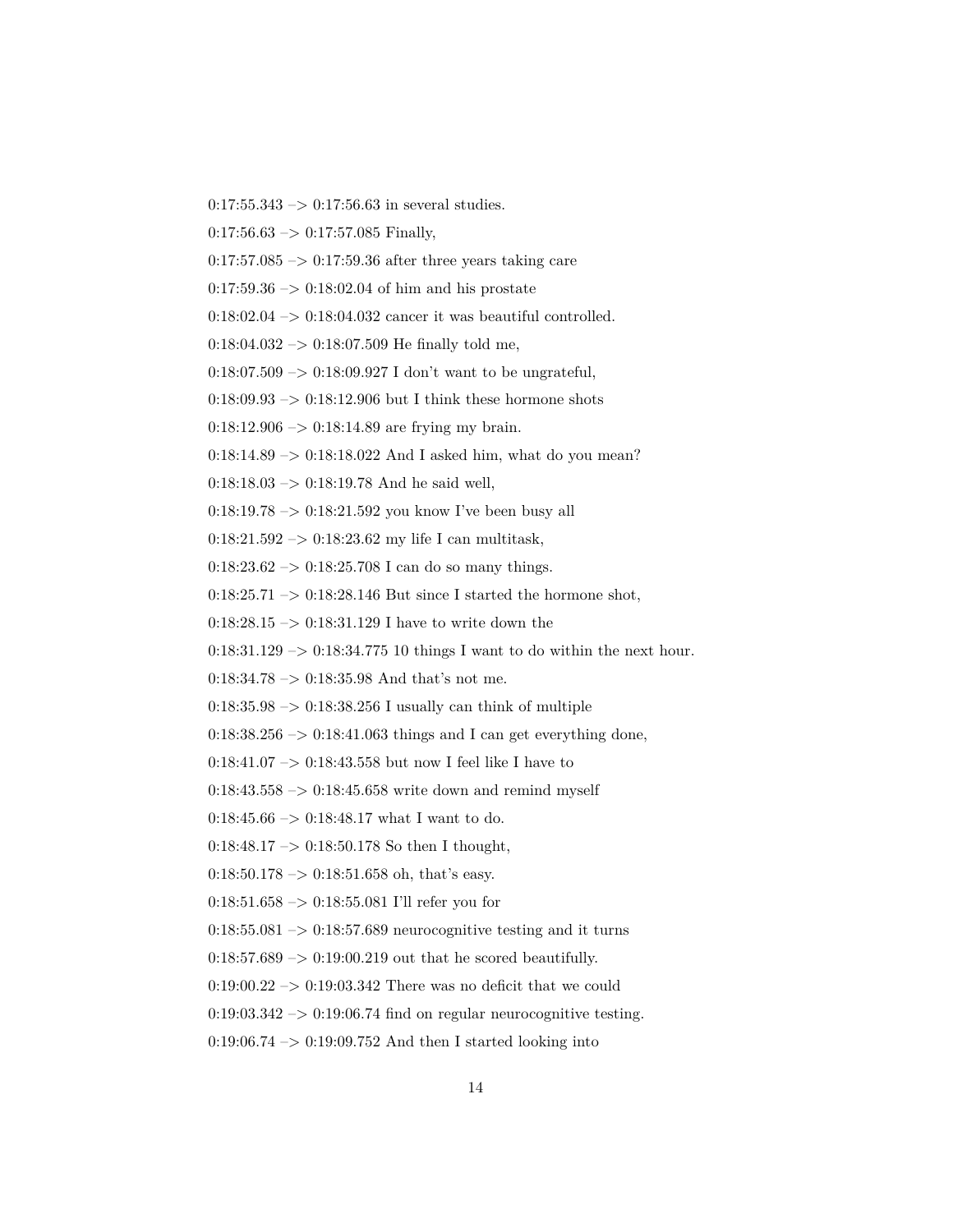0:19:09.752 -> 0:19:13.32 it and it's

0:19:13.32  $\rightarrow$  0:19:15.92 still not well understood

 $0:19:15.92 \rightarrow 0:19:18.74$  what hormone therapy for prostate

 $0:19:18.74 \rightarrow 0:19:22.72$  cancer can do the to the brain.

0:19:22.72  $\rightarrow$  0:19:26.122 I think that the breast cancer

 $0:19:26.122 \rightarrow 0:19:28.39$  experts are way ahead.

 $0.19{:}28.39\ensuremath{\rightarrow} 0.19{:}31.984$  I mean the recognition that

 $0:19:31.984 \rightarrow 0:19:34.38$  chemotherapy or hormonal therapy

0:19:34.483 –> 0:19:37.603 for breast cancer has been for

 $0:19:37.603 \rightarrow 0:19:39.163$  many years already

 $0:19:39.17 \rightarrow 0:19:41.454$  suspected and many

0:19:41.454 –> 0:19:43.738 studies actually support

 $0:19:43.74 \rightarrow 0:19:47.125$  the suspicion that chemotherapy and

 $0:19:47.125 \rightarrow 0:19:50.51$  hormonal therapy for breast cancer

 $0:19:50.611 \rightarrow 0:19:54.888$  can cause chemo fog, or chemo brain.

 $0:19:54.888 \rightarrow 0:19:58.98$  It's not as well understood in prostate

 $0:19:59.107 \rightarrow 0:20:03.174$  cancer so around 2009

 $0:20:03.18 \rightarrow 0:20:07.14$  I started looking into that.

 $0:20:07.14 \rightarrow 0:20:09.085$  And the interesting part is

 $0:20:09.085 \rightarrow 0:20:11.03$  that it's not very easy

 $0:20:11.109 \rightarrow 0:20:14.581$  to characterize these impact of hormone shots

 $0:20:14.581 \rightarrow 0:20:17.747$  for prostate cancer, effects on the brain.

 $0:20:17.75 \rightarrow 0:20:19.96$  If you do regular testing,

 $0:20:19.96 \rightarrow 0:20:21.358$  neurocognitive testing,

 $0:20:21.358 \rightarrow 0:20:24.154$  whether it's a paper and pencil or

 $0:20:24.154 \rightarrow 0:20:26.15$  whether it's on a computer,

0:20:26.15  $\rightarrow$  0:20:29.406 we have to be aware that there's a

 $0:20:29.406 \rightarrow 0:20:31.89$  certain amount of practice effect.

 $0:20:31.89 \rightarrow 0:20:35.426$  So if you do it every three months,

 $0:20:35.43 \rightarrow 0:20:38.559$  if you do it every six months,

 $0:20:38.56 \rightarrow 0:20:41.78$  you know what to expect to do in the test,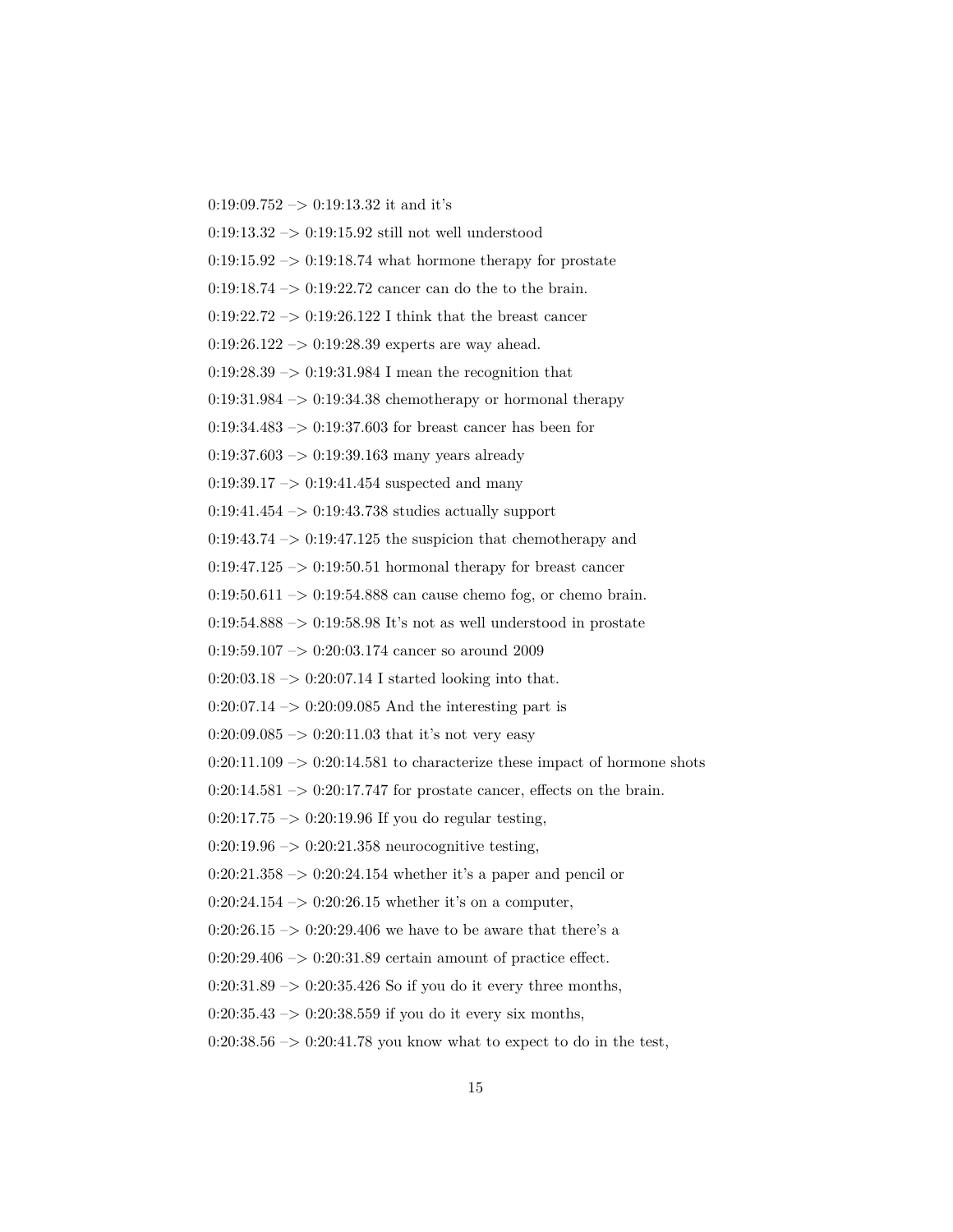$0:20:41.78 \rightarrow 0:20:45.038$  so your test score may actually hold hold up  $0:20:45.038 \rightarrow 0:20:47.895$  despite the fact there might be a deficit.

 $0:20:47.9 \rightarrow 0:20:53.465$  And that is probably true for many,

 $0:20:53.47 \rightarrow 0:20:54.734$  many patients.

 $0:20:54.734 \rightarrow 0:20:59.158$  That is what prompted me to think

 $0:20:59.158 \rightarrow 0:21:03.761$  about what do other people do to study

 $0:21:03.761 \rightarrow 0:21:08.457$  effects of anything in the brain,

 $0:21:08.46 \rightarrow 0:21:10.203$  whether it's depression,

 $0:21:10.203 \rightarrow 0:21:11.946$  whether it's dementia,

 $0:21:11.95 \rightarrow 0:21:14.282$  whether it's psychiatric illnesses.

 $0:21:14.282 \rightarrow 0:21:17.78$  So that's the reason why I approached

 $0:21:17.78 \rightarrow 0:21:20.264$  my colleagues at the Yale Medical School

 $0:21:20.264 \rightarrow 0:21:22.784$  in psychiatry that are involved in

 $0:21:22.784 \rightarrow 0:21:25.148$  functional brain imaging to see whether

 $0:21:25.148 \rightarrow 0:21:27.788$  or not hormone therapy can affect

 $0:21:27.788 \rightarrow 0:21:30.013$  functional brain imaging.

 $0:21:30.02 \rightarrow 0:21:31.286$  Just to clarify,

 $0:21:31.286 \rightarrow 0:21:32.13$  what are

 $0:21:32.13 \rightarrow 0:21:34.24$  these hormone shots that you're

 $0:21:34.24 \rightarrow 0:21:35.928$  giving for prostate cancer?

 $0:21:35.93 \rightarrow 0:21:37.502$  What exactly is that?

 $0:21:37.502 \rightarrow 0:21:39.467$  Because when we talk about

 $0:21:39.467 \rightarrow 0:21:41.288$  hormonal therapy or endocrine

 $0:21:41.288 \rightarrow 0:21:43.1$  therapy in breast cancer,

 $0:21:43.1 \rightarrow 0:21:44.696$  that's often a pill.

 $0:21:44.696 \rightarrow 0:21:47.74$  Is it the same kind of thing?

 $0:21:47.88 \rightarrow 0:21:52.712$  It's not exactly the same because we know

 $0:21:52.712 \rightarrow 0:21:58.181$  that if we just use a pill form like

 $0:21:58.181 \rightarrow 0:22:02.954$  something called by Bicalutamide which is a

0:22:02.954 –> 0:22:04.838 testosterone receptor blocker,

 $0:22:04.84 \rightarrow 0:22:08.963$  it usually is not sufficient to suppress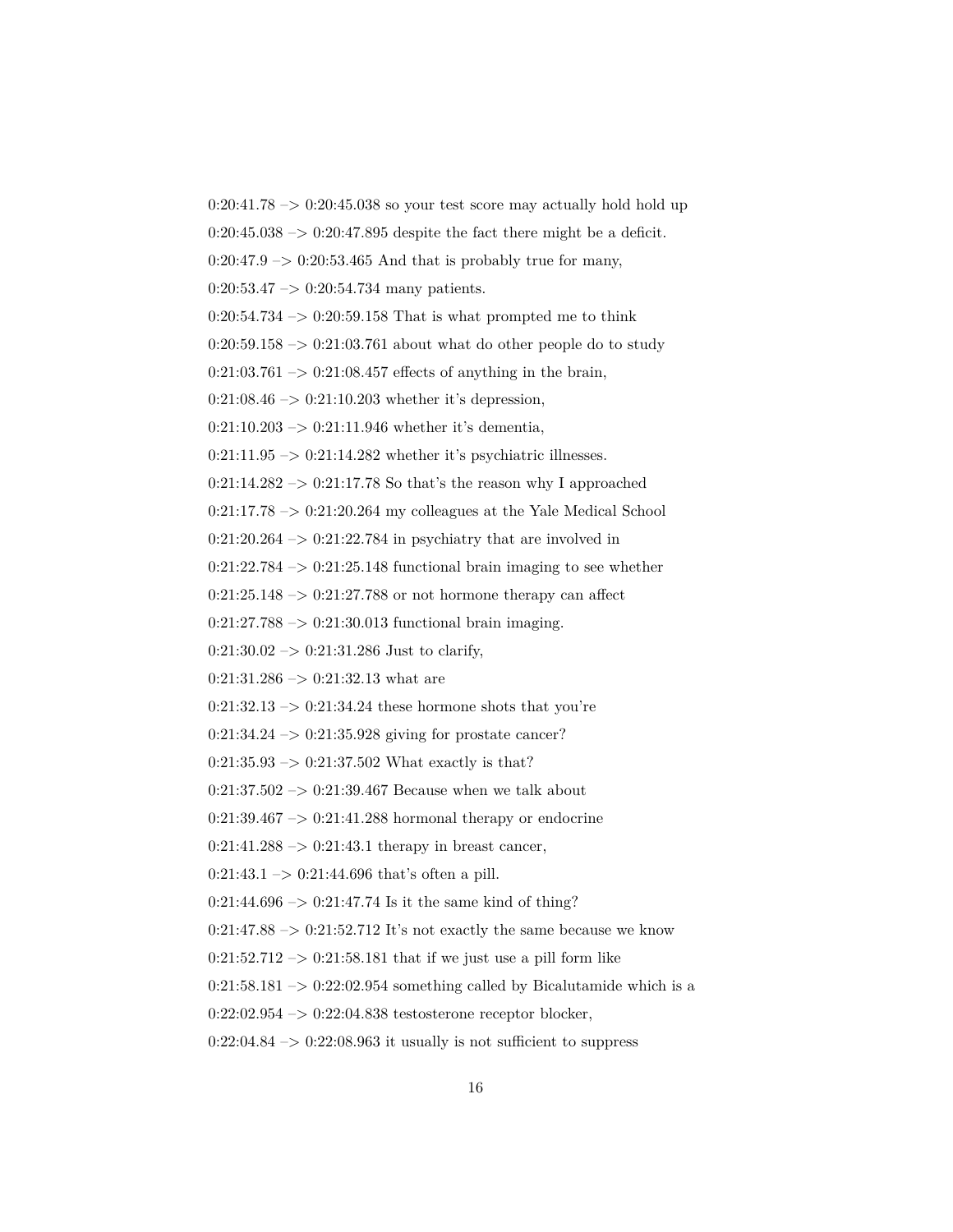$0:22:08.963 \rightarrow 0:22:13.627$  the effects on the prostate cancer cells. 0:22:13.63  $\mathord{\sim}$  0:22:18.054 So usually men with both prostate cancer  $0:22:18.06 \rightarrow 0:22:21.846$  need to get something called Leuprolide,  $0:22:21.85 \rightarrow 0:22:25.526$  which is, I'm going to use  $0:22:25.526 \rightarrow 0:22:30.26$  the technical term LHRH  $0:22:30.381 \rightarrow 0:22:36.191$  agonist, that can shut down the testosterone  $0:22:36.191 \rightarrow 0:22:39.831$  production in a patients body  $0:22:39.831 \rightarrow 0:22:43.943$  and we use these shots to cause the  $0:22:43.95 \rightarrow 0:22:46.988$  testicles and also the remainder  $0:22:46.988 \rightarrow 0:22:50.387$  of the body to turn off testosterone  $0:22:50.39 \rightarrow 0:22:53.15$  production.  $0:22:53.15 \rightarrow 0:22:56.732$  So the key point being that the pills  $0:22:56.732 \rightarrow 0:23:00.081$  that many breast cancer patients take for  $0:23:00.081 \rightarrow 0:23:04.029$  five or ten years is different than these  $0:23:04.029 \rightarrow 0:23:07.41$  shots that men get for prostate cancer,  $0:23:07.41 \rightarrow 0:23:09.25$  especially advanced prostate cancer.  $0:23:09.25 \rightarrow 0:23:11.55$  They work through different mechanisms.  $0:23:11.55 \rightarrow 0:23:14.84$  They have different targets as it were.  $0:23:14.84 \rightarrow 0:23:18.224$  And so the side effects are pretty different,  $0:23:18.23 \rightarrow 0:23:21.261$  so many women, while it's true that  $0:23:21.261 \rightarrow 0:23:23.045$  with chemotherapy they certainly  $0:23:23.045 \rightarrow 0:23:25.859$  can get chemo brain or chemo fog, 0:23:25.86 –> 0:23:28.404 it's a little less common for  $0:23:28.404 \rightarrow 0:23:30.1$  women taking endocrine therapy,  $0:23:30.1 \rightarrow 0:23:32.22$  something like tamoxifen or some  $0:23:32.22 \rightarrow 0:23:34.34$  of the aromatase inhibitors.  $0:23:34.34 \rightarrow 0:23:37.22$  So how common is it that people can  $0:23:37.22 \rightarrow 0:23:40.736$  get this chemo brain or chemo fog  $0:23:40.736 \rightarrow 0:23:43.514$  or this cognitive decline when taking  $0:23:43.514 \rightarrow 0:23:46.636$  an LHRH agonist for prostate cancer?  $0:23:46.65 \rightarrow 0:23:49.93$  I think that's a very hot topic right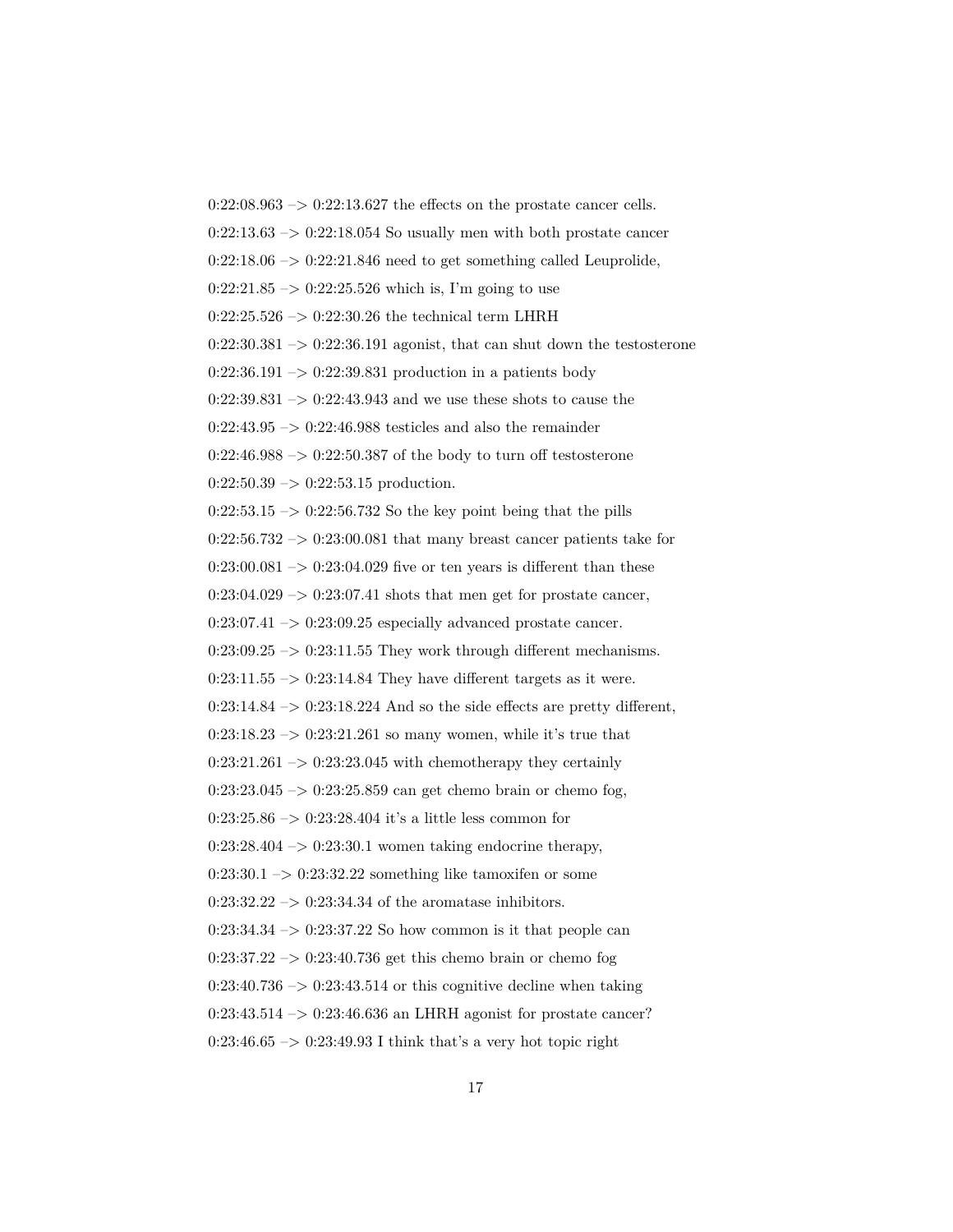0:23:49.93 –> 0:23:53.179 now in prostate cancer research.  $0:23:53.18 \rightarrow 0:23:56.186$  I think for the longest time,  $0:23:56.19 \rightarrow 0:23:59.822$  and I would say like  $0:23:59.822 \rightarrow 0:24:04.21710$  years ago I was equally guilty.  $0:24:04.22 \rightarrow 0:24:06.72$  We recognized the potential effect  $0:24:06.72 \rightarrow 0:24:10.302$  on the brain and we really just  $0:24:10.302 \rightarrow 0:24:13.76$  focus on like how to control cancer.  $0:24:13.76 \rightarrow 0:24:15.404$  Because as Oncologists,  $0:24:15.404 \rightarrow 0:24:18.144$  we want to control cancer.  $0:24:18.15 \rightarrow 0:24:20.74$  Now I think we have to recognize  $0:24:20.74 \rightarrow 0:24:23.539$  there so many different treatments,  $0:24:23.54 \rightarrow 0:24:25.332$  and that's the exciting part about  $0:24:25.332 \rightarrow 0:24:27.124$  being a cancer doctor nowadays.  $0:24:27.13 \rightarrow 0:24:29.45$  There's so many different treatments  $0:24:29.45 \rightarrow 0:24:32.688$  and you can treat cancer so many  $0:24:32.688 \rightarrow 0:24:34.778$  different ways that I think  $0:24:34.778 \rightarrow 0:24:37.008$  it's actually very important to  $0:24:37.008 \rightarrow 0:24:39.253$  know what each treatment could  $0:24:39.253 \rightarrow 0:24:41.962$  cause in terms of side effects,  $0:24:41.962 \rightarrow 0:24:44.232$  whether it's inside the body  $0:24:44.232 \rightarrow 0:24:46.438$  or whether it's inside the  $0:24:46.44 \rightarrow 0:24:49.717 \text{ brain.}$ 0:24:49.717 –> 0:24:52.699 And what did you find with the  $0:24:52.699 \rightarrow 0:24:55.01$  functional imaging study that you  $0:24:55.01 \rightarrow 0:24:56.938 \text{ did?}$  $0:24:56.938 \rightarrow 0:24:59.348$  It's still a very active,  $0:24:59.35 \rightarrow 0:25:00.577$  ongoing study.  $0:25:00.577 \rightarrow 0:25:03.991$  We're trying to right now look at the  $0:25:03.991 \rightarrow 0:25:06.316$  effect of lowering the testosterone  $0:25:06.316 \rightarrow 0:25:09.95$  level what we call androgen deprivation,  $0:25:09.95 \rightarrow 0:25:12.836$  what it does over two years.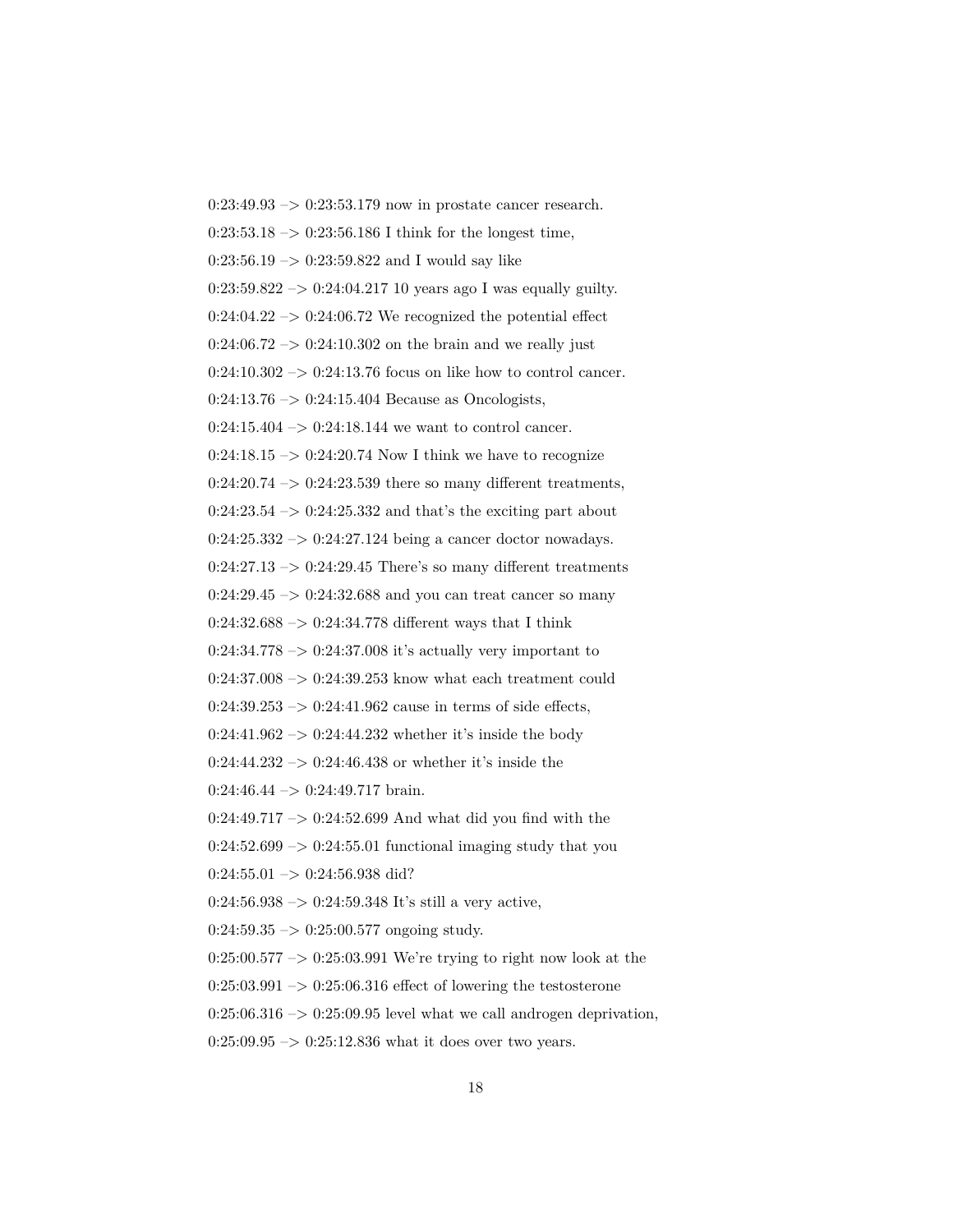$0:25:12.84 \rightarrow 0:25:15.708$  My original pilot study only  $0:25:15.708 \rightarrow 0:25:18.659$  investigated effects in 30 veterans.  $0:25:18.66 \rightarrow 0:25:21.885$  15 leuprolide injection and  $0:25:21.885 \rightarrow 0:25:26.068$  15 as a control that underwent  $0:25:26.068 \rightarrow 0:25:30.248$  surgery or just radiation alone.  $0:25:30.25 \rightarrow 0:25:32.81$  It actually showed that the newer  $0:25:32.81 \rightarrow 0:25:35.37$  cognitive testing was the same.  $0:25:35.37 \rightarrow 0:25:37.062$  People scored the same,  $0:25:37.062 \rightarrow 0:25:40.252$  but when you look at the functional  $0:25:40.252 \rightarrow 0:25:43.032$  brain imaging just six months  $0:25:43.032 \rightarrow 0:25:45.883$  of hormone therapy for prostate  $0.25{:}45.883\ensuremath{\rightarrow} 0{:}25{:}48.573$  cancer completely changed the way  $0:25:48.573 \rightarrow 0:25:51.242$  the brain shows activation.  $0:25:51.242 \rightarrow 0:25:53.29$  What does this mean?  $0:25:53.29 \rightarrow 0:25:57.898$  That's something I think I need to find out,  $0:25:57.9 \rightarrow 0:26:01.484$  but it was very striking  $0:26:01.49 \rightarrow 0:26:05.018$  and to be honest I was a bit surprised  $0:26:05.018 \rightarrow 0:26:08.583$  because I initially thought if the  $0:26:08.583 \rightarrow 0:26:11.858$  newer cognitive test scores are the same,  $0:26:11.86 \rightarrow 0:26:15.017$  why should the brain MRI be different?  $0:26:15.02 \ensuremath{\rightarrow} 0.26:18.485$  And so I was educated that it can be  $0:26:18.485 \rightarrow 0:26:21.514$  different and apparently in other disease  $0:26:21.514 \rightarrow 0:26:24.49$  processes it can be different too.  $0:26:24.49 \rightarrow 0:26:27.41$  Thanks to the support  $0:26:27.41 \rightarrow 0:26:30.872$  of pilot studies through the Yale Cancer 0:26:30.872 –> 0:26:33.517 Center through Dr. Herbst,  $0:26:33.52 \rightarrow 0:26:36.09$  who supported this project,  $0:26:36.09 \rightarrow 0:26:39.688$  we were able to do an additional study  $0:26:39.69 \rightarrow 0:26:43.288$  of these 30 patients.  $0:26:43.29 \rightarrow 0:26:46.386$  It actually turns out that certain  $0:26:46.386 \rightarrow 0:26:48.45$  circuits that are connecting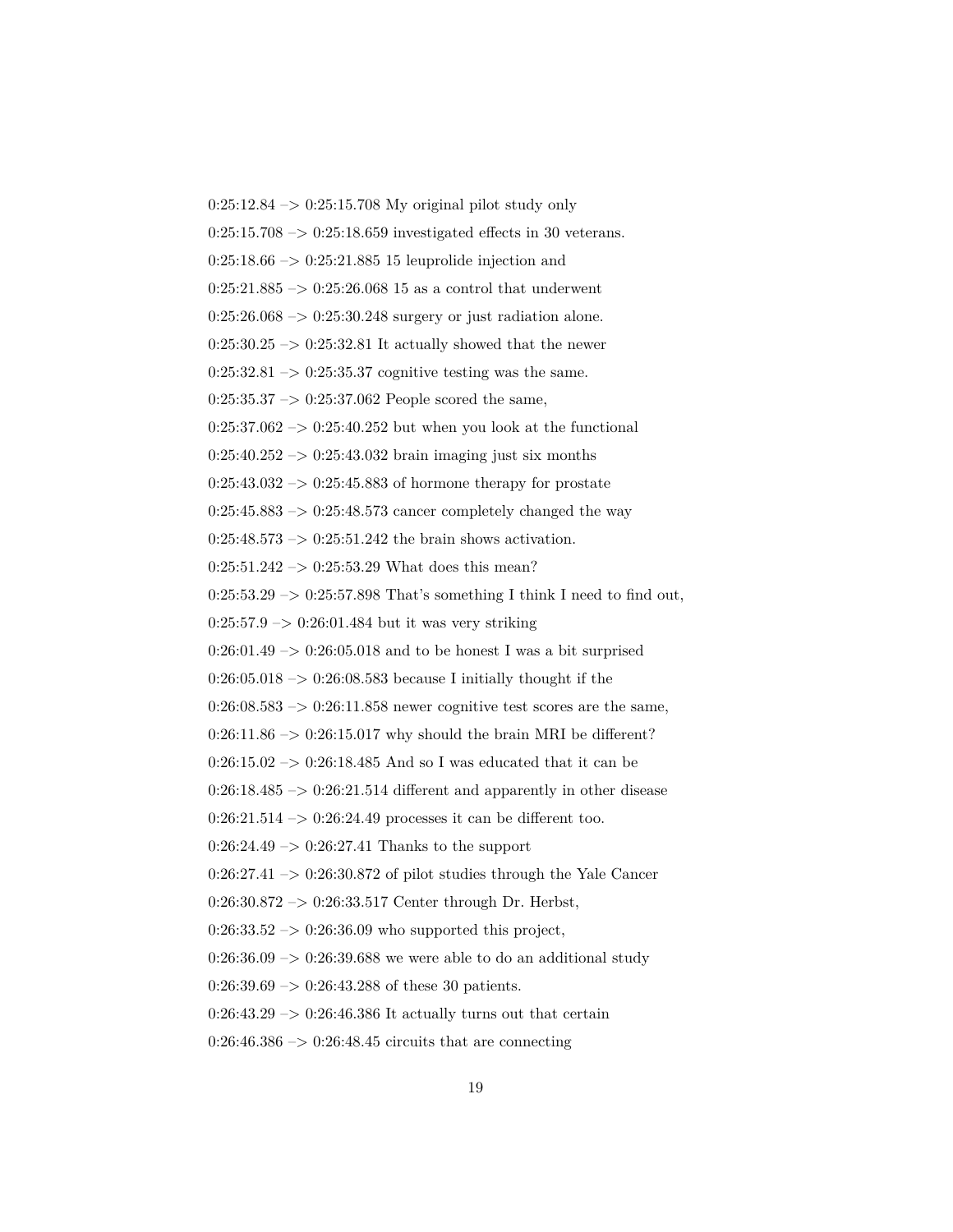$0:26:48.536 \rightarrow 0:26:50.951$  different brain areas to process

 $0:26:50.951 \rightarrow 0:26:53.985$  things seem to be affected by

 $0:26:53.985 \rightarrow 0:26:56.645$  hormone therapy for prostate cancer,

 $0:26:56.65 \rightarrow 0:27:00.41$  so I suspect that the longer we give

 $0:27:00.41 \rightarrow 0:27:04.366$  somebody hormone therapy for prostate cancer,

 $0:27:04.37 \rightarrow 0:27:08.18$  the more effects we can see.

 $0:27:08.18 \rightarrow 0:27:09.788$  Now that being said,

 $0:27:09.788 \rightarrow 0:27:13.339$  I don't want to create any fear among

 $0:27:13.339 \rightarrow 0:27:15.964$  patients to get hormone therapy.

 $0:27:15.97 \rightarrow 0:27:18.26$  I think it's a very,

 $0:27:18.26 \rightarrow 0:27:20.996$  very important treatment for prostate cancer,

 $0:27:21 \rightarrow 0:27:23.748$  especially for stage four prostate cancer,

 $0:27:23.75 \rightarrow 0:27:26.084$  and I think this is actually

 $0:27:26.084 \rightarrow 0:27:28.816$  part of the cognitive

 $0:27:28.816 \rightarrow 0:27:31.536$  side effects of hormone therapy.

 $0:27:31.54 \rightarrow 0:27:34.288$  That's something we need to study,

 $0:27:34.29 \rightarrow 0:27:36.966$  and I believe not everybody

 $0:27:36.966 \rightarrow 0:27:39.38$  is vulnerable to it.

 $0:27:39.38 \rightarrow 0:27:41.33$  There are certain individual vulnerability

 $0:27:41.33 \rightarrow 0:27:43.92$  that we have to identify and study.

 $0:27:43.92 \rightarrow 0:27:45.535$  That was going

 $0:27:45.535 \rightarrow 0:27:48.07$  to be one of my questions.

 $0:27:48.07 \rightarrow 0:27:50.248$  Was that in that functional MRI

 $0:27:50.248 \rightarrow 0:27:52.797$  study where you had some

 $0:27:52.797 \rightarrow 0:27:55.184$  patients who had the LHRH agonist

 $0:27:55.264 \rightarrow 0:27:57.898$  therapy and some patients who didn't,

 $0:27:57.9 \rightarrow 0:28:00.168$  and you found that there was a

 $0:28:00.168 \rightarrow 0:28:02.018$  difference in the functional brain

 $0:28:02.018 \rightarrow 0:28:04.448$  imaging between the two groups

 $0:28:04.448 \rightarrow 0:28:07.671$  were all of the patients who had the

 $0:28:07.671 \rightarrow 0:28:09.519$  LHRH agoinst therapy still thinking that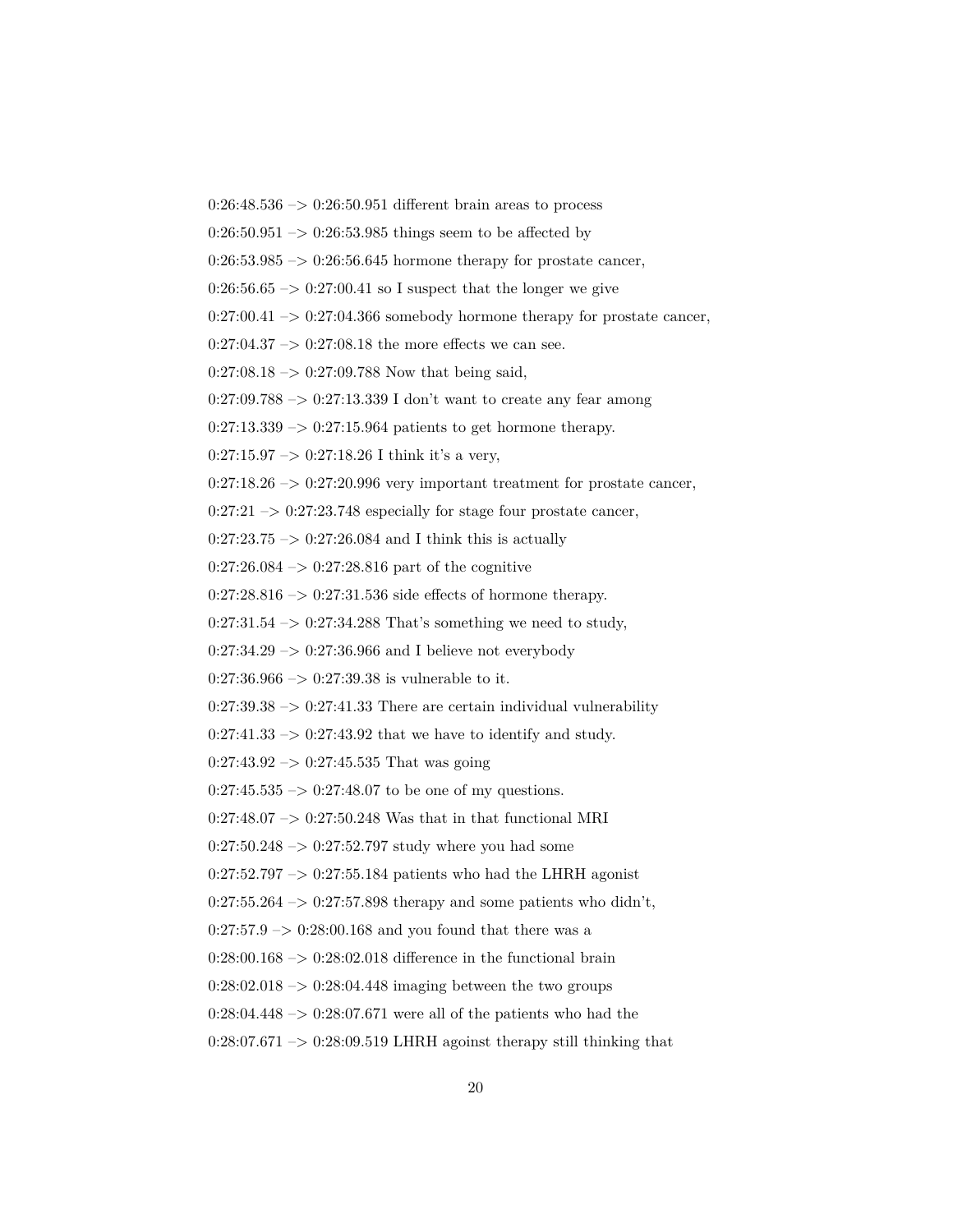$0:28:09.519 \rightarrow 0:28:11.193$  the hormones were frying their brain  $0:28:11.193 \rightarrow 0:28:13.36$  or were some of them quite functional?  $0:28:14.03 \rightarrow 0:28:17.054$  I would say some of them  $0:28:17.054 \rightarrow 0:28:19.07$  were quite functional and  $0:28:19.07 \rightarrow 0:28:21.95$  that is the reason why I was  $0:28:21.95 \rightarrow 0:28:25.11$  surprised to find on the brain imaging  $0:28:25.11 \rightarrow 0:28:27.47$  study that they're still changes.  $0:28:27.47 \rightarrow 0:28:29.57$  And some were  $0:28:29.57 \rightarrow 0:28:31.67$  complaining of maybe hot flashes. 0:28:31.67  $\rightarrow$  0:28:34.542 So I think frequently we say,  $0:28:34.542 \rightarrow 0:28:37.621$  maybe you feel more fatigued 0:28:37.621  $\rightarrow$  0:28:40.422 because of hot flashes that you  $0:28:40.422 \rightarrow 0:28:43.008$  can get with those LHRH agonist,  $0:28:43.01 \rightarrow 0:28:45.578$  or whether there could be  $0:28:45.58 \rightarrow 0:28:47.644$  some component of depression  $0:28:47.644 \rightarrow 0:28:49.708$  affecting your cognitive out,  $0:28:49.71 \rightarrow 0:28:53.734$  but I think that's the reason why it's  $0:28:53.734 \rightarrow 0:28:56.388$  actually important to have something  $0:28:56.388 \rightarrow 0:28:59.502$  that's not just subjective,  $0:28:59.51 \rightarrow 0:29:02.606$  it's actually fairly objective for the  $0:29:03.492 \rightarrow 0:29:06.579$  patients to see actually on brain imaging,  $0:29:06.58 \rightarrow 0:29:09.28$  there are changes and  $0:29:09.28 \rightarrow 0:29:12.494$  while this is all still  $0:29:12.494 \rightarrow 0:29:15.128$  very much a topic of research,  $0:29:15.13 \rightarrow 0:29:17.518$  for my patient,  $0:29:17.52 \rightarrow 0:29:19.974$  who was the original one to actually  $0:29:19.974 \rightarrow 0:29:22.71$  complain to me about it, was very,  $0:29:22.71 \rightarrow 0:29:23.91$  very comforted actually,  $0:29:23.91 \rightarrow 0:29:27.492$  to know that it's not just in his mind.  $0:29:27.5 \rightarrow 0:29:29.49$  It is actually something that  $0:29:29.49 \rightarrow 0:29:30.684$  we can see.